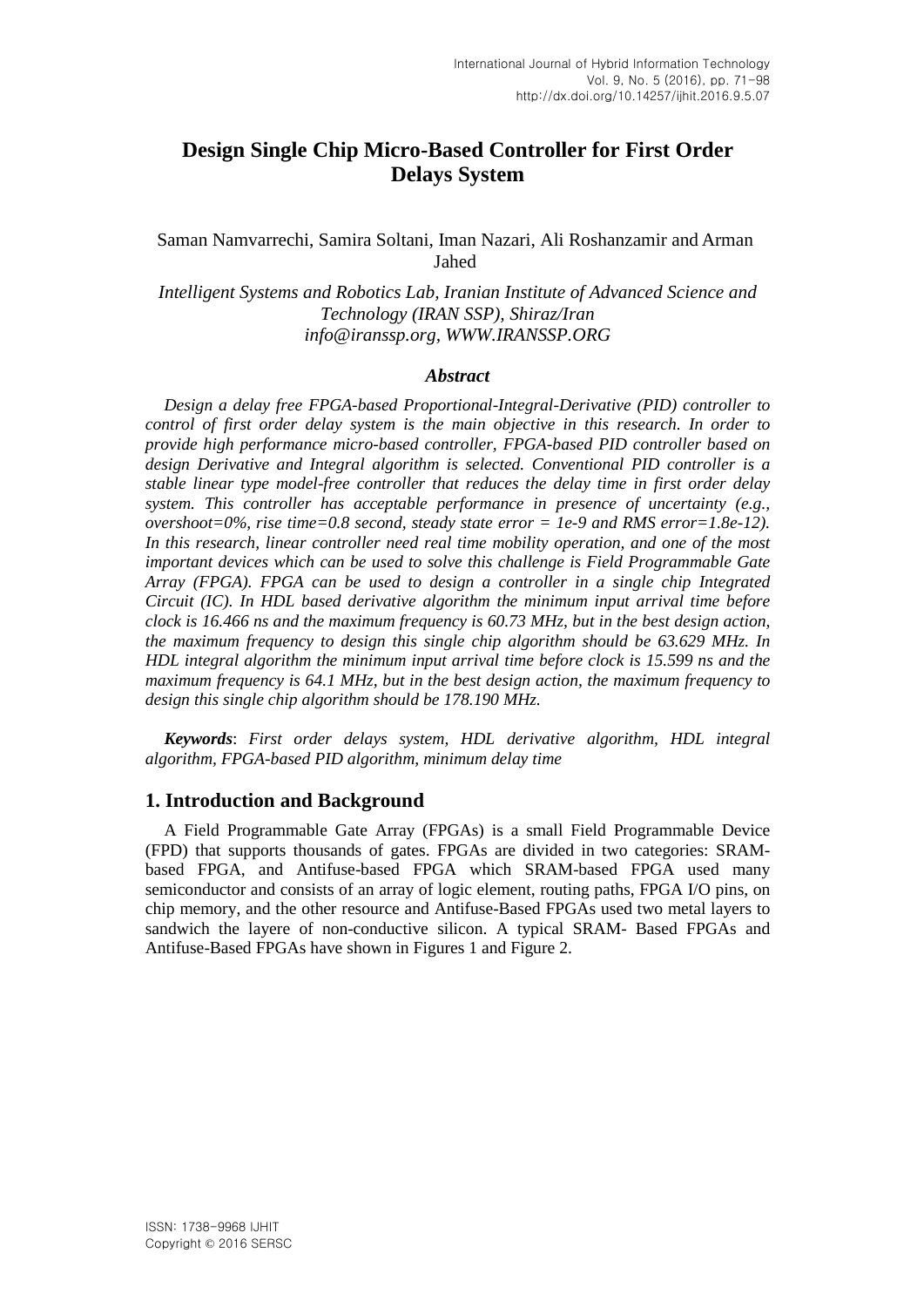

**Figure 1. SRAM-Based FPGA**

Several semiconductor vendors provides a wide range of FPGAs such as Xilinx, Altera, Atmel and Lattice that each one has own unique architecture. In most of FPGAs, logic elements consist of one or more RAM-based n input lookup tables, and one or more Flip-Flops. FPGAs can be used in wide range area such as, Fast Fourier Transforms (FFT), Discrete Cosine Transforms (DCT), Convolution, and Finite Impulse Response (FIR) filters. A FPGA chip can be programmed by Hardware Description Language (HDL) and HDL contains two type of language, Very High Description Language (VHDL) and Verilog which VHDL is one of the powerful programming language that can be used to describe the hardware design. VHDL was developed by the Institute of Electrical and Electronics Engineers (IEEE) in 1987 and Verilog was developed by Gateway Design Automation in 1984. This language became an IEEE standard in 1995 and was updated in 2001 [1-6].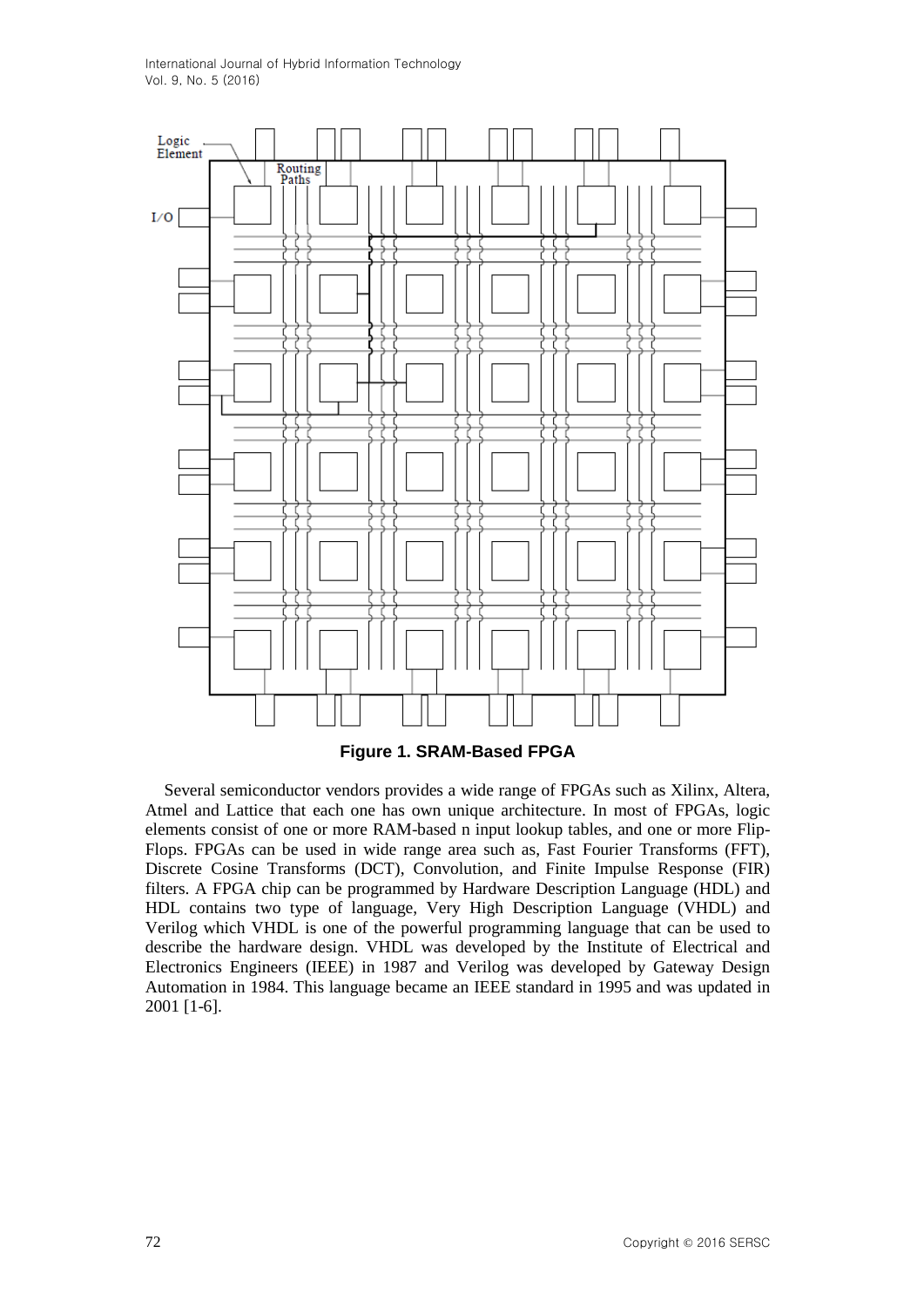

**Figure 2. Antifuse-Based Fpgas**

In order to provide information about implementing SMC using HDL on Xilinx FPGAs, this part present introducing of the Xilinx architecture. The Xilinx FPGAs has 6 major blocks namely; Configuration Logic Blocks (CLB'S), Block RAM's(B RAMS); multipliers; Digital Clock Managers (DCM'S); standard, and high speed I/O (IOB's), Figure 3, that can be connected to each other by fully buffered SRAM programmable switching matrix. The switching matrix is programmed and controlled by data of the configuration on loaded in to SRAM. The CLB take up over 75% of area resourse, so all of the other blocks related to the CLB array size. The BRAM's and multipliers are in a narrow space between the CLB's. The DCM's are blocks at the bottom and the top of each part of BRAM's and multipliers. The IOB's are parallel to serial embedded transceiver that can be used for high speed interfaces between multiple FPGA's.



**Figure 3. Block Diagram of Xilinx FPGA Architecture**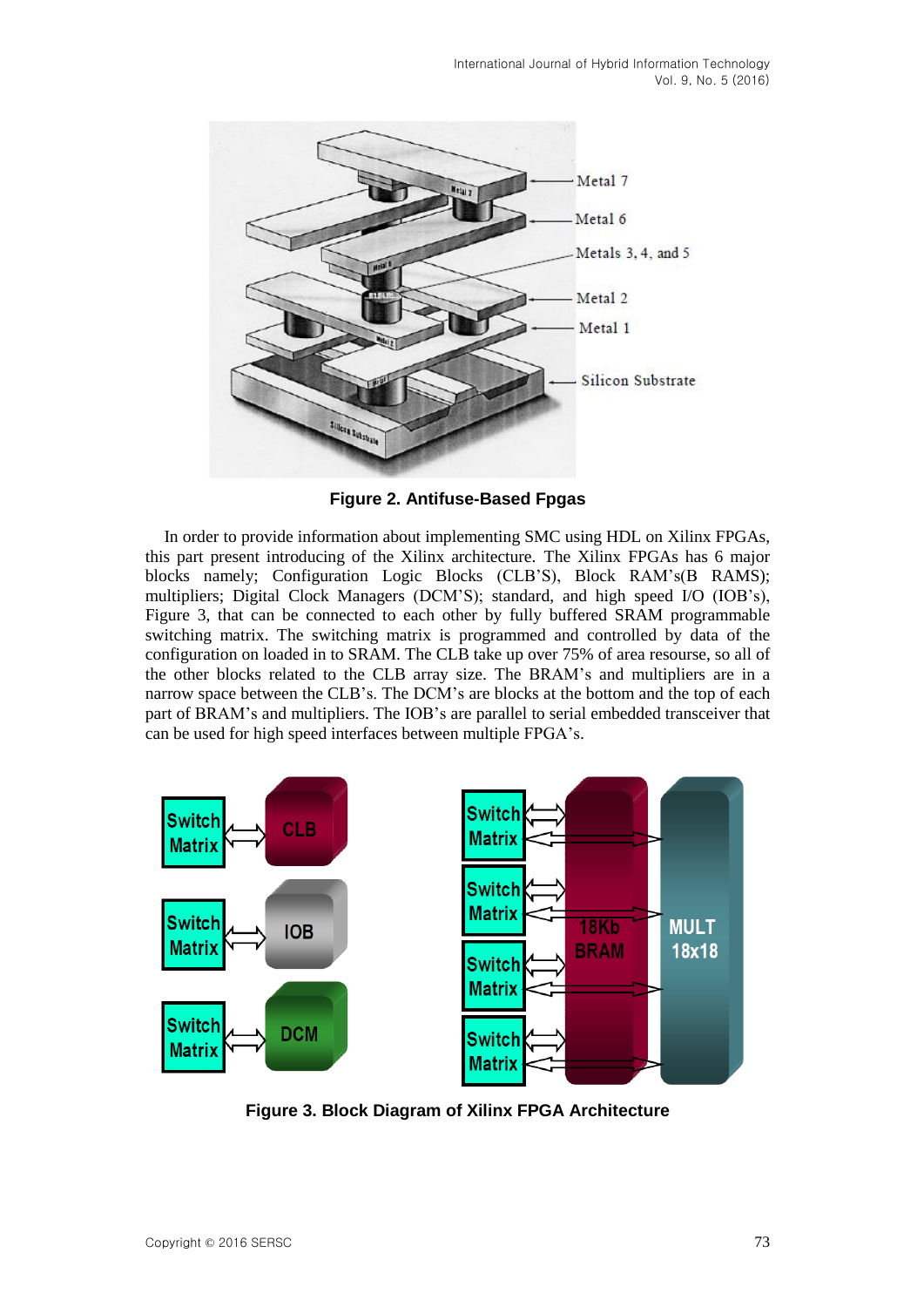System or plant is a set of components which work together to follow a certain objective. In this research, first order delay is system. First order delay (FOD) system is a type of nonlinear and time variant system [7-10].

A controller (control system) is a device, which cans sense information from system to improvement the dynamic behavior of first order delay system based on actuation and computation. From a scientific perspectives control theory is divided into two parts; linear control theory and nonlinear control theory. Linear control theory is divided into following groups:

- Proportional-Derivative (PD) control algorithm
- Proportional-Integral (PI) control algorithm
- Proportional-Integral-Derivative (PID) control algorithm

Nonlinear control theory is also has two main divisions;

- Conventional control theory
- Soft computing control theory

Linear control theory is used in linear and nonlinear systems. This type of theory is used in industries, because design of this type of controller is simple than nonlinear controller. Proportional algorithm is used to responds immediately to difference of control input variables by immediately changing its influences variables, but this type of control is unable to eliminate the control input difference. Figure 4 shows the block diagram of proportional controller [11-15].



**Figure 4. Block diagram of Proportional Algorithm**

Derivative category: derivatives the input signal deviation over a period of time. This part of controller is used to system speed (rate of input signal) in a short time. Figure 5 shows the block diagram of derivative (D) controller with application to FOD system. In mathematically, the formulation of derivative part calculated as follows;

$$
D = \frac{d}{dt}(e) = \dot{e}
$$
 (1)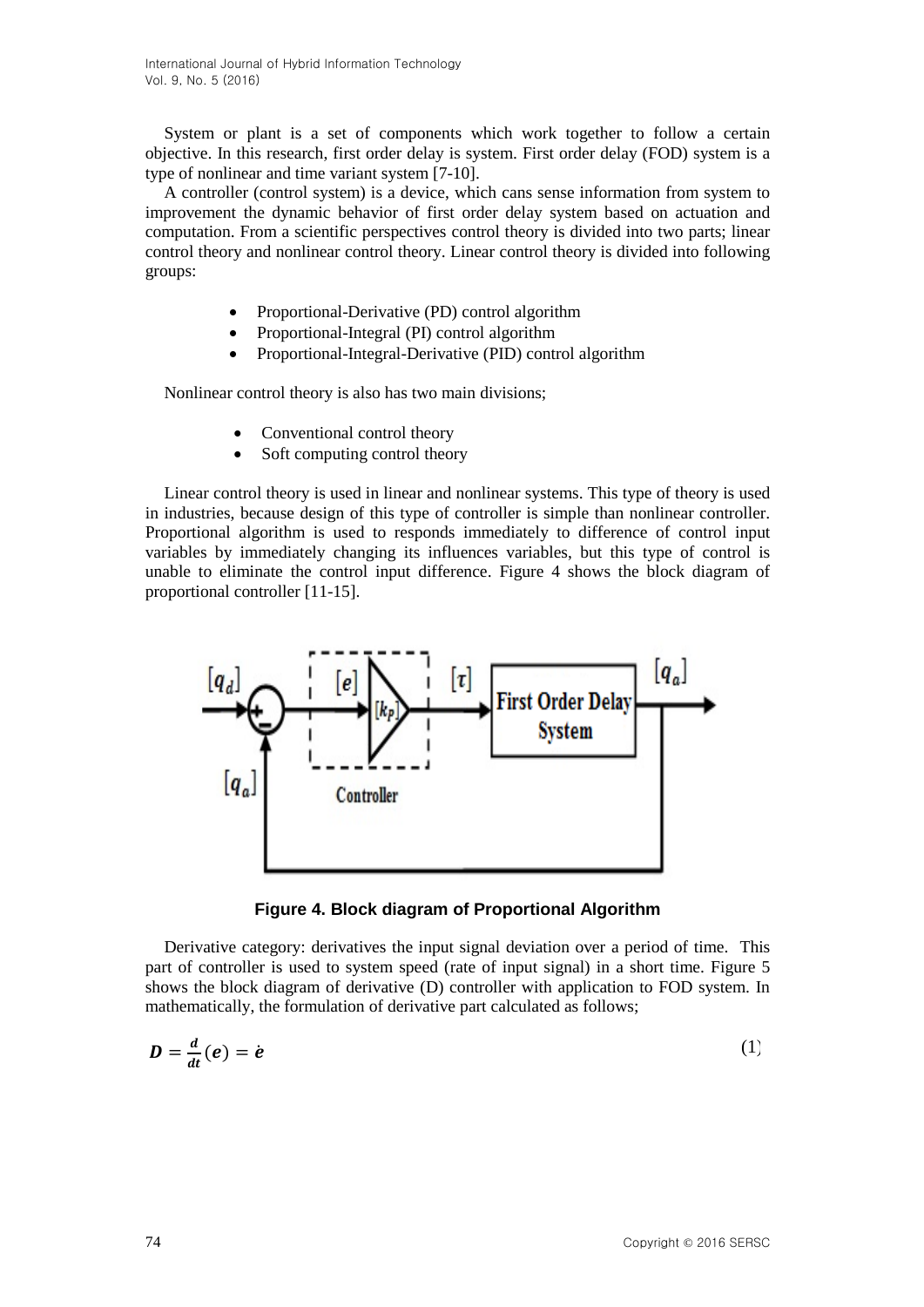

**Figure 5. Block Diagram of Derivative Algorithm**

Integral Algorithm: This category, integrate the input signal deviation over a period of time. This part of controller is used to system stability after a long period of time. Figure 6 shows the block diagram of Integral (I) controller with application to first order delay system. In contrast of Proportional type of controller, this type of controller used to eliminate the deviation. In mathematically, the formulation of integral part calculated as follows;

$$
I = \frac{1}{T} \int e \cdot dt = \sum e
$$
\n
$$
\begin{bmatrix} q_a \end{bmatrix}
$$
\n
$$
\begin{bmatrix} e \end{bmatrix}
$$
\n
$$
\begin{bmatrix} 1 \\ \vdots \end{bmatrix}
$$
\n
$$
\begin{bmatrix} 1 \\ \vdots \end{bmatrix}
$$
\n
$$
\begin{bmatrix} 1 \\ \vdots \end{bmatrix}
$$
\n
$$
\begin{bmatrix} 1 \\ \vdots \end{bmatrix}
$$
\n
$$
\begin{bmatrix} 1 \\ \vdots \end{bmatrix}
$$
\n
$$
\begin{bmatrix} 1 \\ \vdots \end{bmatrix}
$$
\n
$$
\begin{bmatrix} 1 \\ \vdots \end{bmatrix}
$$
\n
$$
\begin{bmatrix} 1 \\ \vdots \end{bmatrix}
$$
\n
$$
\begin{bmatrix} 1 \\ \vdots \end{bmatrix}
$$
\n
$$
\begin{bmatrix} 1 \\ \vdots \end{bmatrix}
$$
\n
$$
\begin{bmatrix} 1 \\ \vdots \end{bmatrix}
$$
\n
$$
\begin{bmatrix} 1 \\ \vdots \end{bmatrix}
$$
\n
$$
\begin{bmatrix} 1 \\ \vdots \end{bmatrix}
$$
\n
$$
\begin{bmatrix} 1 \\ \vdots \end{bmatrix}
$$
\n
$$
\begin{bmatrix} 1 \\ \vdots \end{bmatrix}
$$
\n
$$
\begin{bmatrix} 1 \\ \vdots \end{bmatrix}
$$
\n
$$
\begin{bmatrix} 1 \\ \vdots \end{bmatrix}
$$
\n
$$
\begin{bmatrix} 1 \\ \vdots \end{bmatrix}
$$
\n
$$
\begin{bmatrix} 1 \\ \vdots \end{bmatrix}
$$
\n
$$
\begin{bmatrix} 1 \\ \vdots \end{bmatrix}
$$
\n
$$
\begin{bmatrix} 1 \\ \vdots \end{bmatrix}
$$
\n
$$
\begin{bmatrix} 1 \\ \vdots \end{bmatrix}
$$
\n
$$
\begin{bmatrix} 1 \\ \vdots \end{bmatrix}
$$
\n
$$
\begin{bmatrix} 1 \\ \vdots \end{bmatrix}
$$
\n
$$
\begin{bmatrix} 1 \\ \vdots \end{bmatrix}
$$
\n
$$
\begin{bmatrix} 1 \\ \vdots \end{bmatrix}
$$
\n
$$
\begin{bmatrix} 1 \\ \vdots
$$



Figure 7 shows the step response of Integral Controller.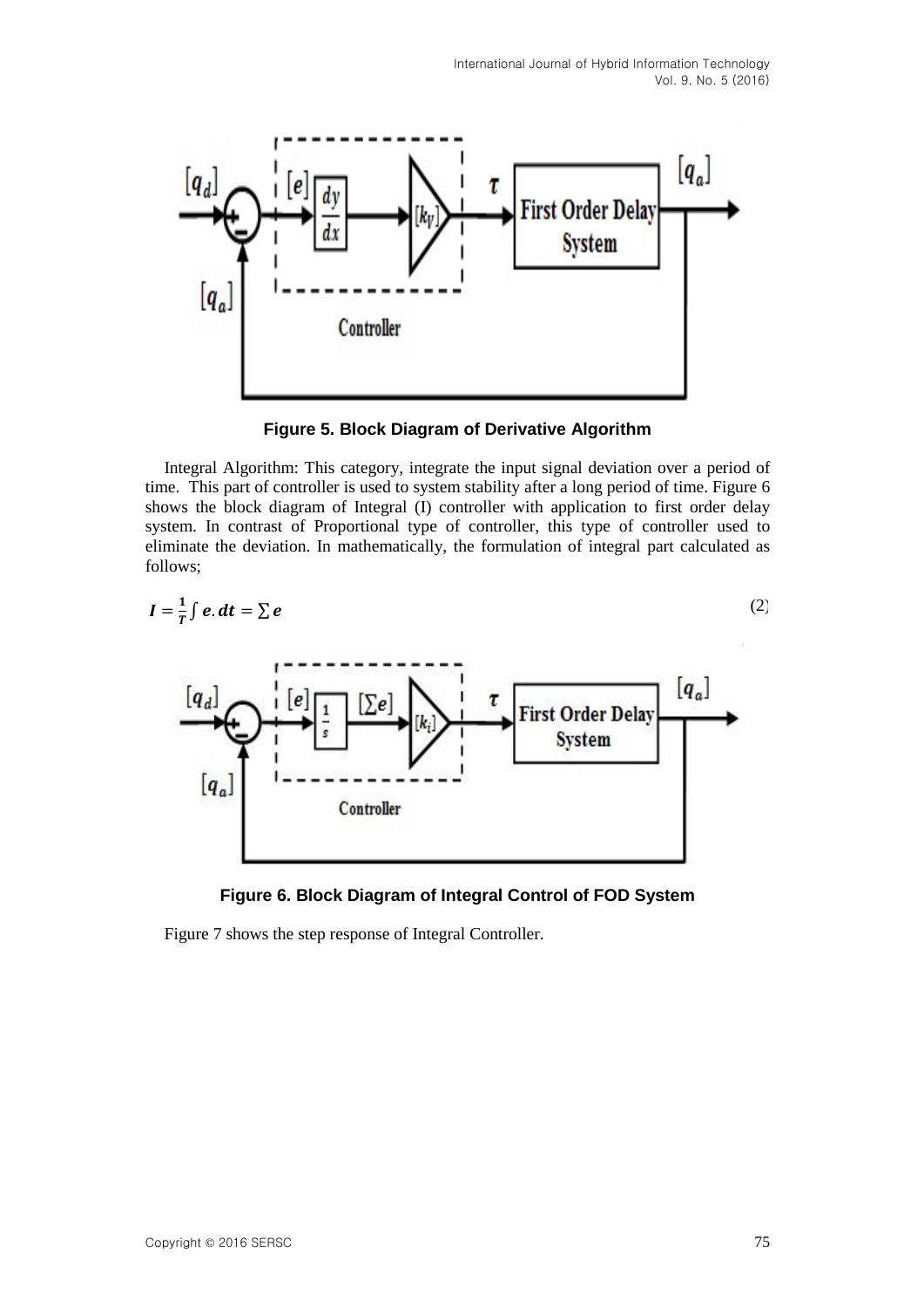

**Figure 7. Step Response of an Integral (I) Controller**

In this paper, FPGA based PID control algorithm is investigated. To design FPGAbased PID controller, SPARTAN 3E-XA3S1600E is used. The information of this device is introduced as the following Table (Table 1).

|                  |                        | Equivalent     | <b>CLB Array</b><br>(One CLB = Four Slices) |                |                      | <b>Block</b>           |                                               |                            |                                        | <b>Maximum</b> |                            |                                         |  |
|------------------|------------------------|----------------|---------------------------------------------|----------------|----------------------|------------------------|-----------------------------------------------|----------------------------|----------------------------------------|----------------|----------------------------|-----------------------------------------|--|
| Device           | <b>System</b><br>Gates | Logic<br>Cells | Rows                                        | <b>Columns</b> | Total<br><b>CLBs</b> | Total<br><b>Slices</b> | <b>Distributed</b><br>RAM bits <sup>(1)</sup> | RAM<br>bits <sup>(1)</sup> | <b>Dedicated</b><br><b>Multipliers</b> | <b>DCMs</b>    | <b>Maximum</b><br>User I/O | <b>Differential</b><br><b>I/O Pairs</b> |  |
| XA3S100E         | 100K                   | 2,160          | 22                                          | 16             | 240                  | 960                    | 15K                                           | 72K                        | 4                                      | 2              | 108                        | 40                                      |  |
| XA3S250E         | 250K                   | 5,508          | 34                                          | 26             | 612                  | 2,448                  | 38K                                           | 216K                       | 12                                     | 4              | 172                        | 68                                      |  |
| XA3S500E         | 500K                   | 10,476         | 46                                          | 34             | 1,164                | 4,656                  | 73K                                           | 360K                       | 20                                     | 4              | 190                        | 77                                      |  |
| XA3S1200E        | 1200K                  | 19,512         | 60                                          | 46             | 2,168                | 8,672                  | 136K                                          | 504K                       | 28                                     | 8              | 304                        | 124                                     |  |
| <b>XA3S1600E</b> | 1600K                  | 33,192         | 76                                          | 58             | 3,688                | 14,752                 | 231K                                          | 648K                       | 36                                     | 8              | 376                        | 156                                     |  |

**Table 1. Summary of XA Spartan-3E FPGA Attributes**

Notes:

1. By convention, one Kb is equivalent to 1,024 bits.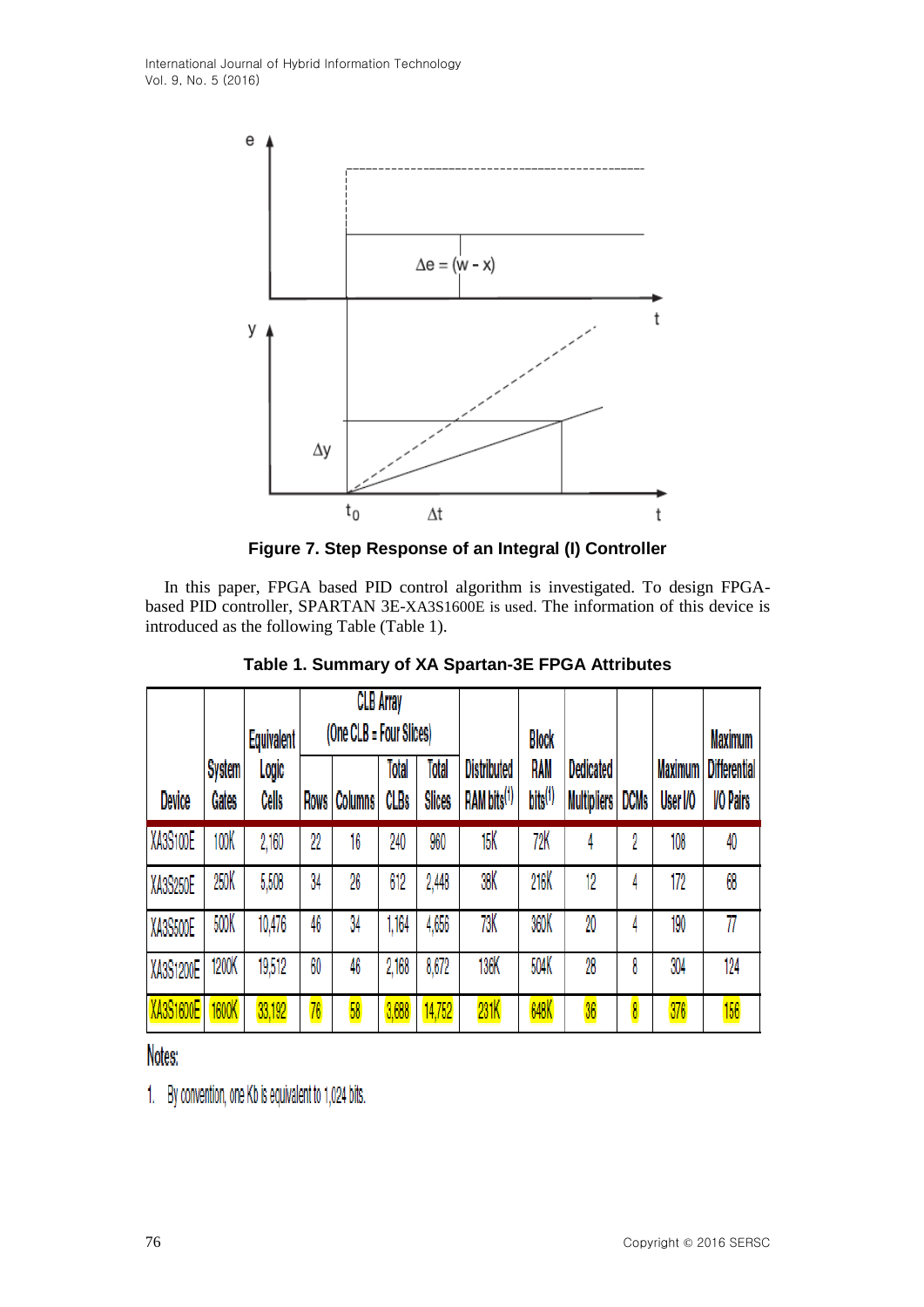This paper is organized as follows; second part focuses on the system modeling dynamic formulation and Design PD, PI controller. Third part is focused on the methodology. Simulation result and discussion is illustrated in forth part. The last part focuses on the conclusion and compare between this method and the other ones.

#### **2. Theory**

Many industrial processes can be represented by a first order model; equation (3) shows the mathematical plant model (in *s-plane*). Discrete transfer function of this model has obtained using ZOH method, and the selected sampling period (T) is 0.1, equation (4) shows the discrete transfer functions, (in *z-plane*).

$$
CS_1(s) = \frac{1}{S+1}
$$
\n<sup>(3)</sup>

and;

$$
CS_1(z) = \frac{0.09516}{Z - 0.9048}, T = 0.1
$$
\n(4)

The time delay occurs when a sensor or an actuator are used with a physical separation. Equation (5) shows the mathematical plant model (in *s-plane*). Discrete transfer functions of this model has been obtained using ZOH method, and the selected sampling period (T) is 0.1, equation (6 and 7) show the discrete transfer functions, (in *z-plane*).

$$
CS_2(s) = \frac{1}{S^2 \times (S+1)}
$$
\n<sup>(5)</sup>

$$
CS_2(z) = Z^{-2} \times CS_1(z) \tag{6}
$$

$$
CS_2(z) = Z^{-2} \times \frac{0.09516}{Z - 0.9048}, T = 0.1
$$
 (7)

**Proportional plus Derivative (PD) control:** This type of linear controller is widely used in control process where the results are sensitive to exceeded of set point. This controller, like Proportional controller, has permanent variation in presence of selflimitation control. In mathematically, the formulation of Proportional-Derivative part calculated as follows;

$$
U_{PD} = K_p \times e + K_v \left(\frac{de}{dt}\right) = K_p \times e + K_v \dot{e}
$$
\n<sup>(8)</sup>

The Derivative component in this type of methodology is used to cancel outs the change process variables change in presence of quick change in controllers input. Figure 8 shows the block diagram of Proportional-Derivative (PD) controller.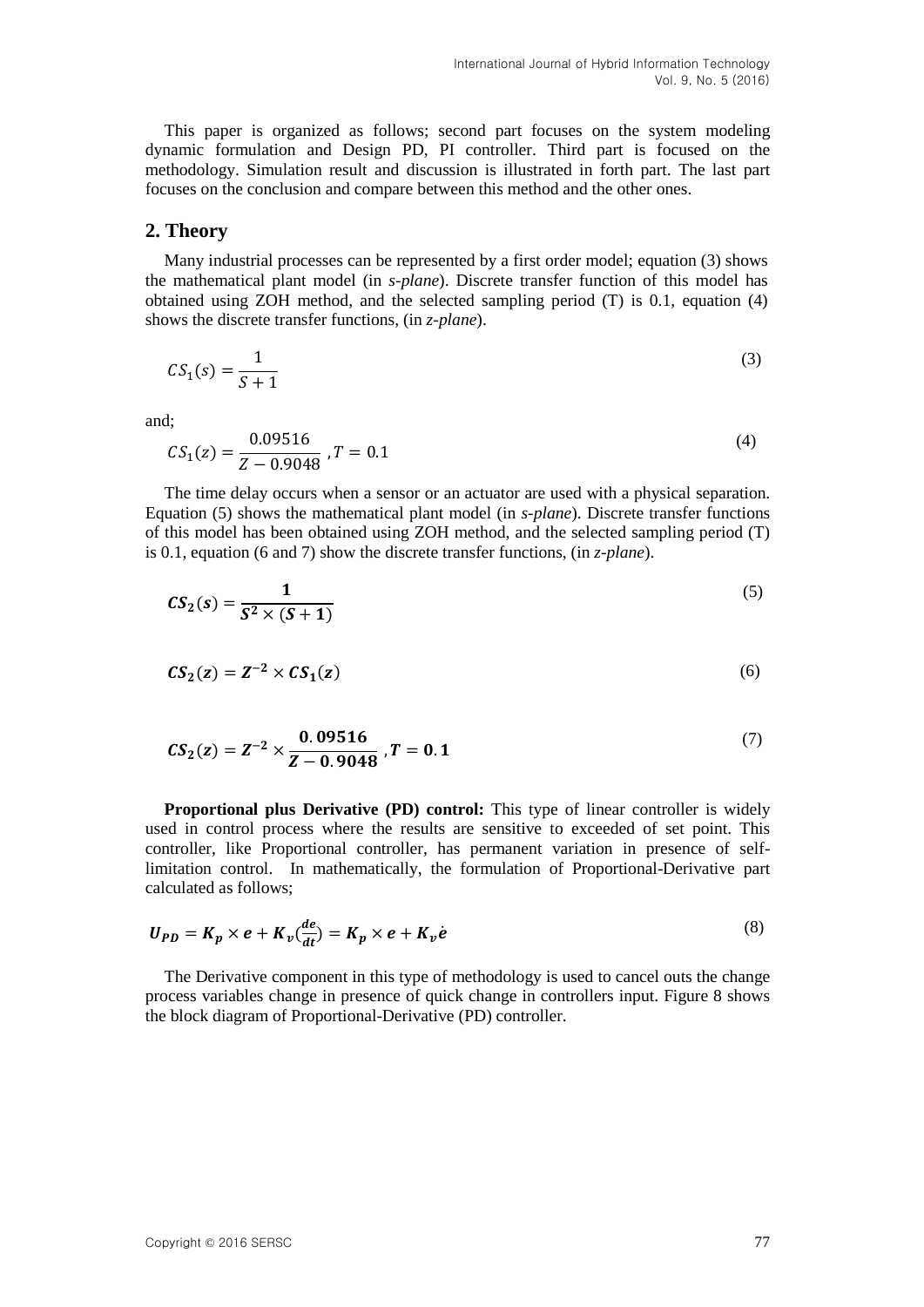

**Figure 8. Block Diagram of PD Controller**

Figure 9 shows the ramp response of PD controller.



**Figure 9. Ramp Response of a PD Controller [13]**

**Proportional plus Integral (PI) control:** According to integral type of controller, it takes relatively long time. The proportional type controller used to immediately response to the input variations. The proportional-integral (PI) controller has the advantages of both proportional and integral controller; it is rapid response to the input deviation as well as the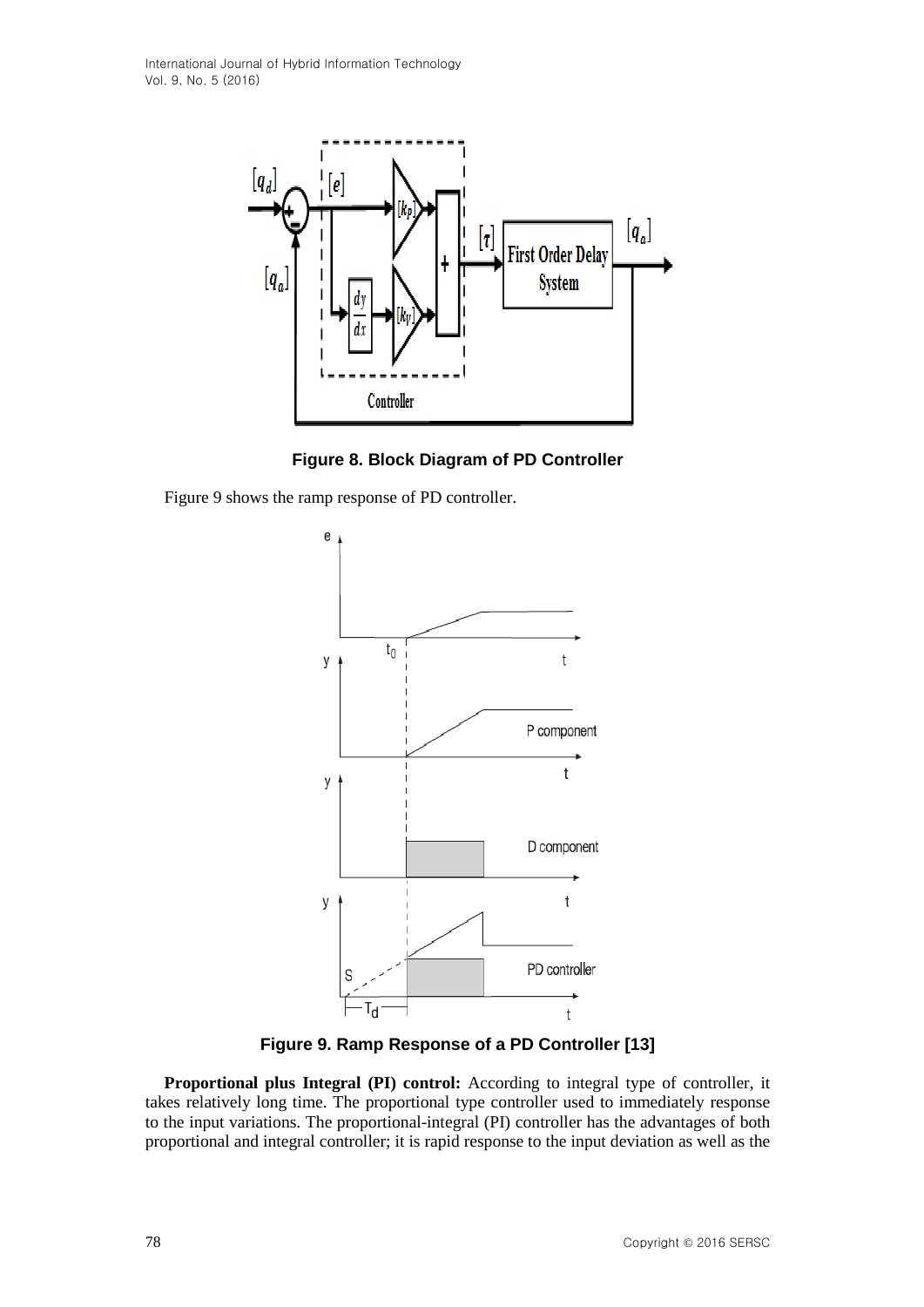exact control at the desired input. Figure 10 shows the block diagram of PI control of FOD system.

$$
U_{PI} = K_p \times e + K_i(\frac{1}{T} \int e \cdot dt) = K_p \times e + K_i \sum e
$$
 (9)





Figure 11 shows the step response of PI controller.



**Figure 11. Step Response of A Proportional-Integral (PI) Controller [13]**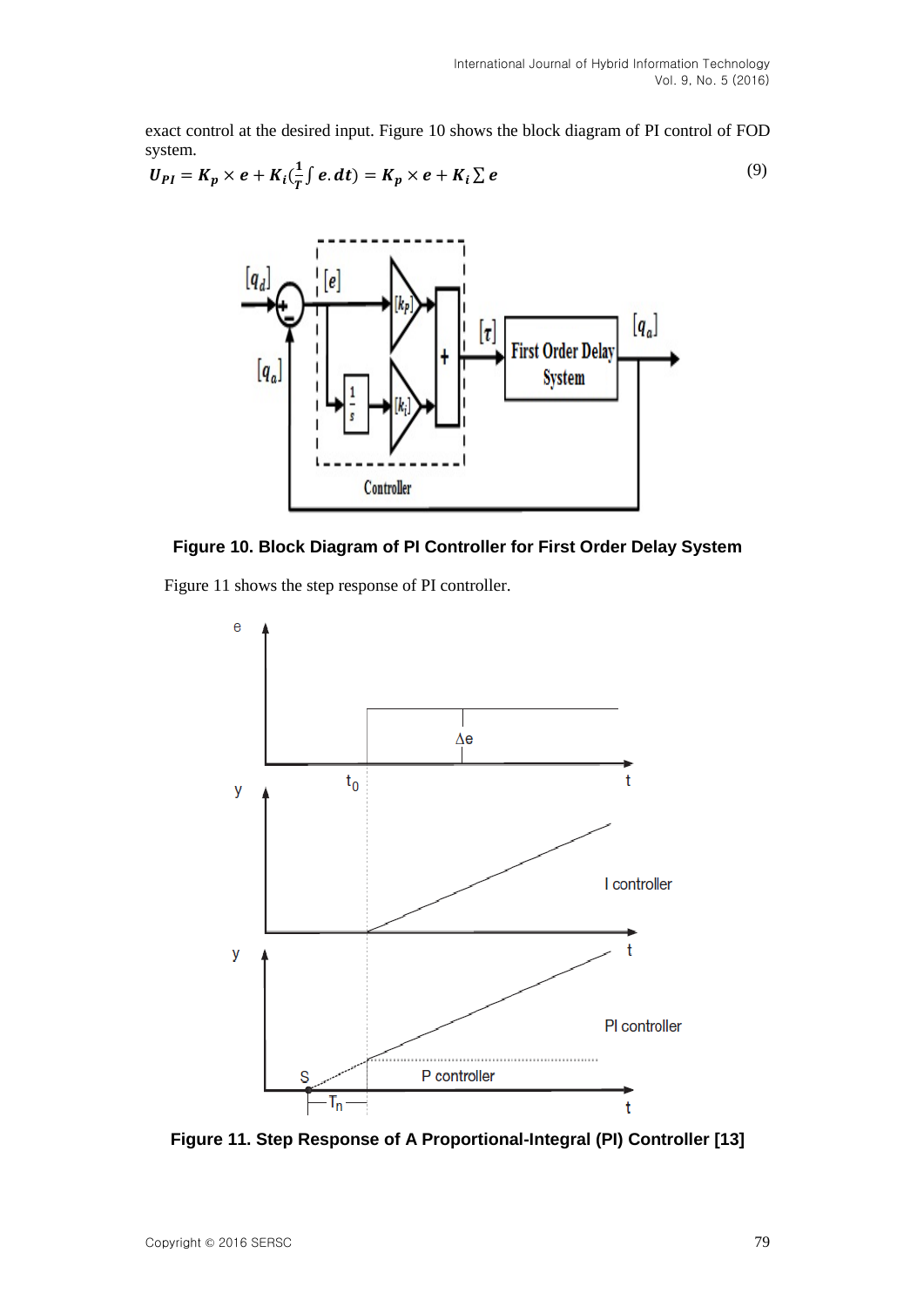# **3. Methodology**

**Design PID Control Algorithm:** The combination of proportional (P) component, integral (I) component with a derivative (D) controller offered advantages in each case. This type of controller has rapid response to the input deviation, the exact control at the desired input as well as fast response to the disturbances. The PID controller takes the error between the desired variables and the actual variables to control the FOD systems. A proportional-derivative integral control system can easily be implemented. This method does not provide sufficient control for systems with time-varying parameters or highly nonlinear systems. Figure 12 shows the block diagram of PID control of FOD system. The formulation of PID controller calculated as follows;

$$
U_{PID} = K_p \times e + K_i(\frac{1}{T} \int e \cdot dt) + K_v(\frac{de}{dt}) = K_p \times e + K_i \sum e + K_v \dot{e}
$$
 (10)



**Figure 12. Block Diagram of PID Control of FOD System**

Figure 13 shows the step response of PID controller.



**Figure 13. Step Response of a Proportional-Integral-Derivative (Pid) Controller**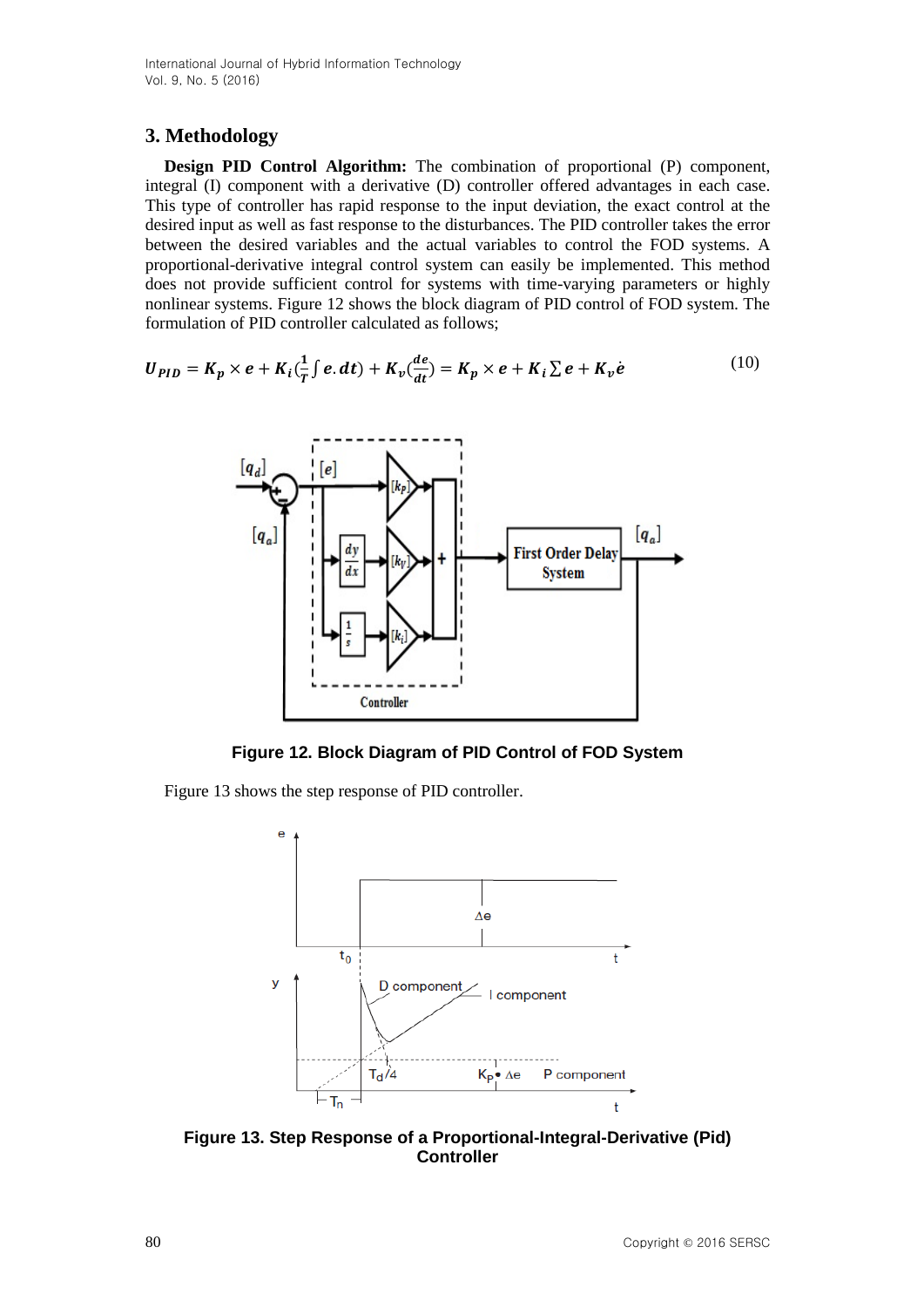**Design FPGA-Based Derivative Algorithm:** The following formulation shows the derivative algorithm:

$$
d(e) = \frac{Din(t) - Din(t-1)}{\Delta t} = (Din(k+1) - Din(k)) \times sample \ time
$$
\n(11)

$$
Din = q_d - q_a \tag{12}
$$

However  $q_d$  and  $q_a$  are 30 bits but Din is 40 bits. In derivative algorithm, delay time is the main challenge. In this research the value of sample time is"01010".

To design  $\text{D}in(k + 1)$ , design a register has the main role. The vast majority of modern commercial systems are built with registers using positive edge-triggered D flip-flops. A group of cascaded flip flops used to store related bits of information is known as a register. Figure 14 shows D flip-flop.



**Figure 14. D Flip Flop**

Figure 15 shows the RTL schematic of FPGA-based register.



**Figure 15. Outline Register Algorithm in HDL Using Spartan 3E**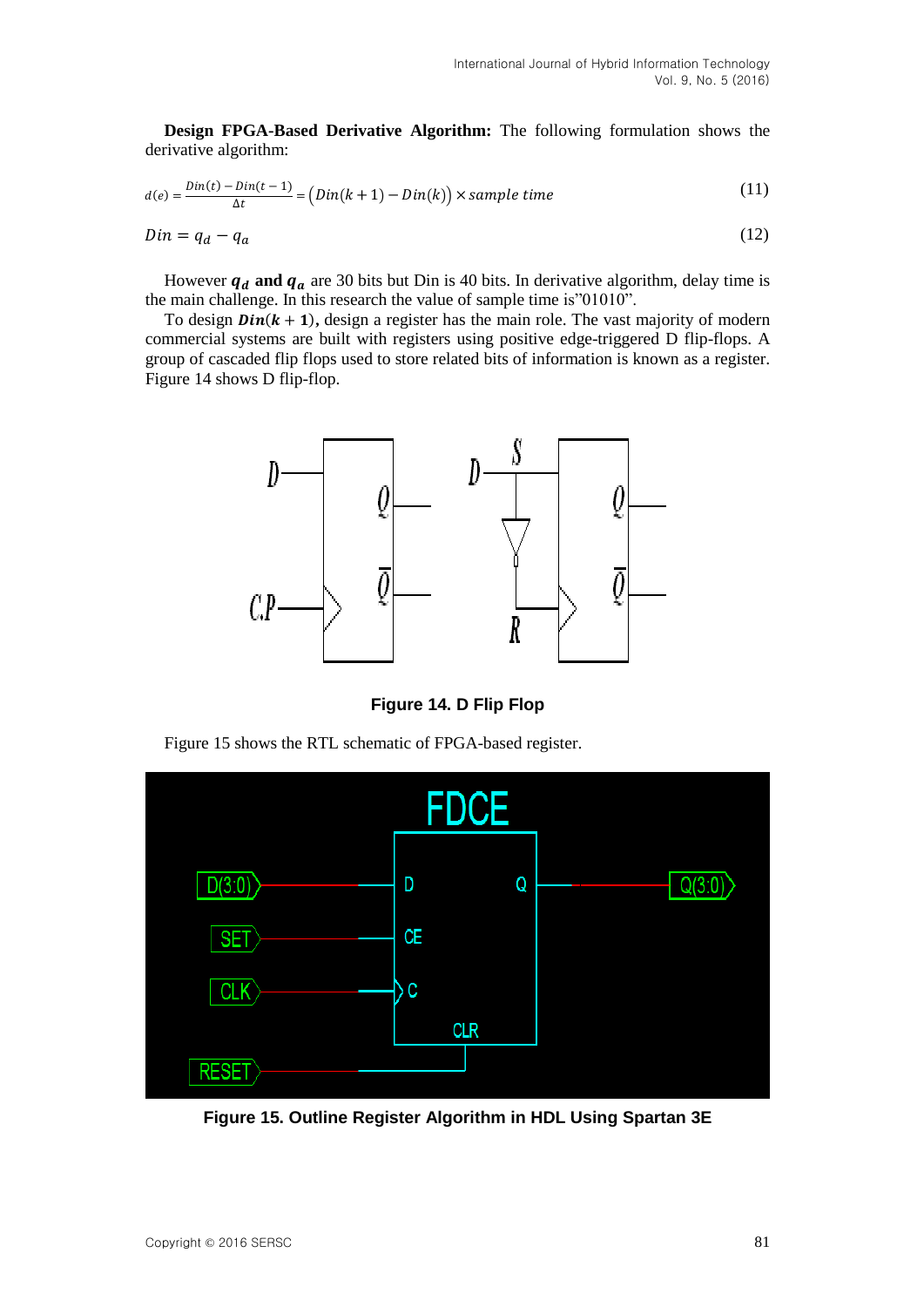Figure 16 shows the outline of FPGA-based derivative algorithm with 40 bits input and 40 bits output. Regarding to this algorithm, the derivation of input signal is calculated in output.



**Figure 16. Outline FPGA-Based Derivative Algorithm**

Figure 17 shows the interior view FPGA-based derivative algorithm using VHDL program. Regarding to this algorithm, CLK is used to synchronize three types register which used in this algorithm and SAMPLE-CLK is used to system synchronization.



### **Figure 17. Interior View: FPGA-Based Derivative Algorithm**

The VHDL code which applied to automotive Spartan 3E-XA3S1600E shows in Figure 18.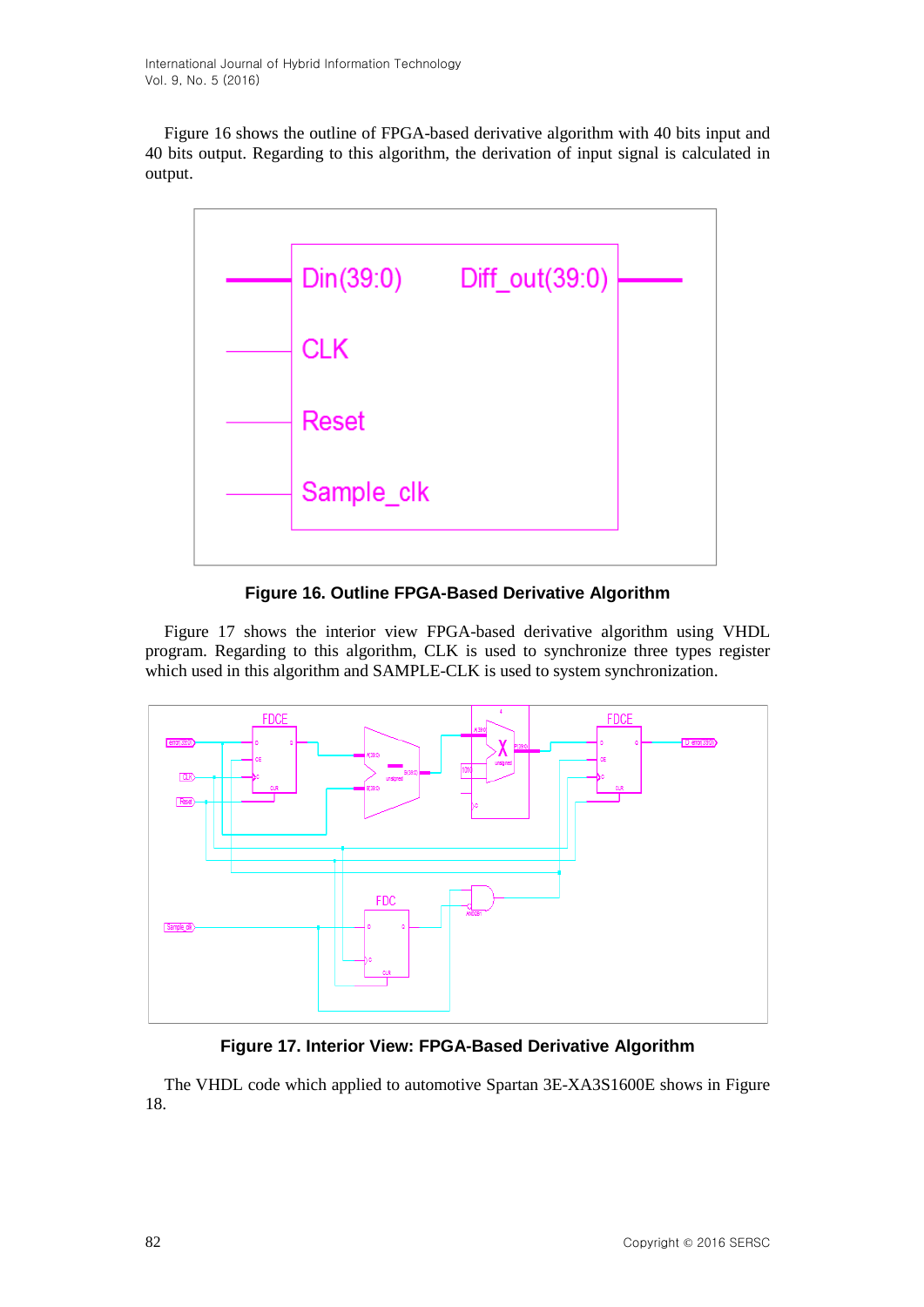```
entity Derivative control is
   Port (error : in STD LOGIC VECTOR (39 downto 0);
        D_error : in SiD_LOGIC_VECTOR (39 downto 0);<br>D_error : out STD_LOGIC_VECTOR (39 downto 0);
        Reset : in STD_LOGIC;<br>CLK : in STD_LOGIC;
        Sample_clk : in STD\_LOGIC);end Derivative_control;
architecture Behavioral of Derivative control is
constant sample rate : std logic vector (4 downto 0) := "01010";
signal last_error : std_logic_vector(39 downto 0);
signal data_sample_error : std_logic_vector(39 downto 0);
signal diff_data : std_logic_vector(44 downto 0);
signal last_sample_clk : std_logic;
signal sample_clk_edge : std_logic;
begin
sample clk edge \leq (not last sample clk) and Sample clk;
process (CLK, Reset)
begin
   if(Reset = '1') then{\tt last\_sample\_clk} \ \mathrel{<=}\ {} '0';elsif(rising edge(CLK)) then
     last_sample_clk <= Sample_clk;
   end if;
end process;
process (CLK)
begin
   .<br>if(Reset = '1')then
      last_error \leftarrow (others => '0');
      D error \langle = \text{(others =} > 0) \rangle;
```
#### **Figure 18. VHDL Code: FPGA-Based Derivative Algorithm**

**Design FPGA-Based Integral Algorithm:** The following formulation shows the derivative algorithm:

$$
I(out)_{(K)} = I(out)_{(k-1)} + (Ki \times e(k) \times sample \ time)
$$
\n(13)

Figure 19 shows the outline of FPGA-based integral algorithm with 40 bits input and 40 bits output.



**Figure 19. Outline FPGA-based Integral Algorithm**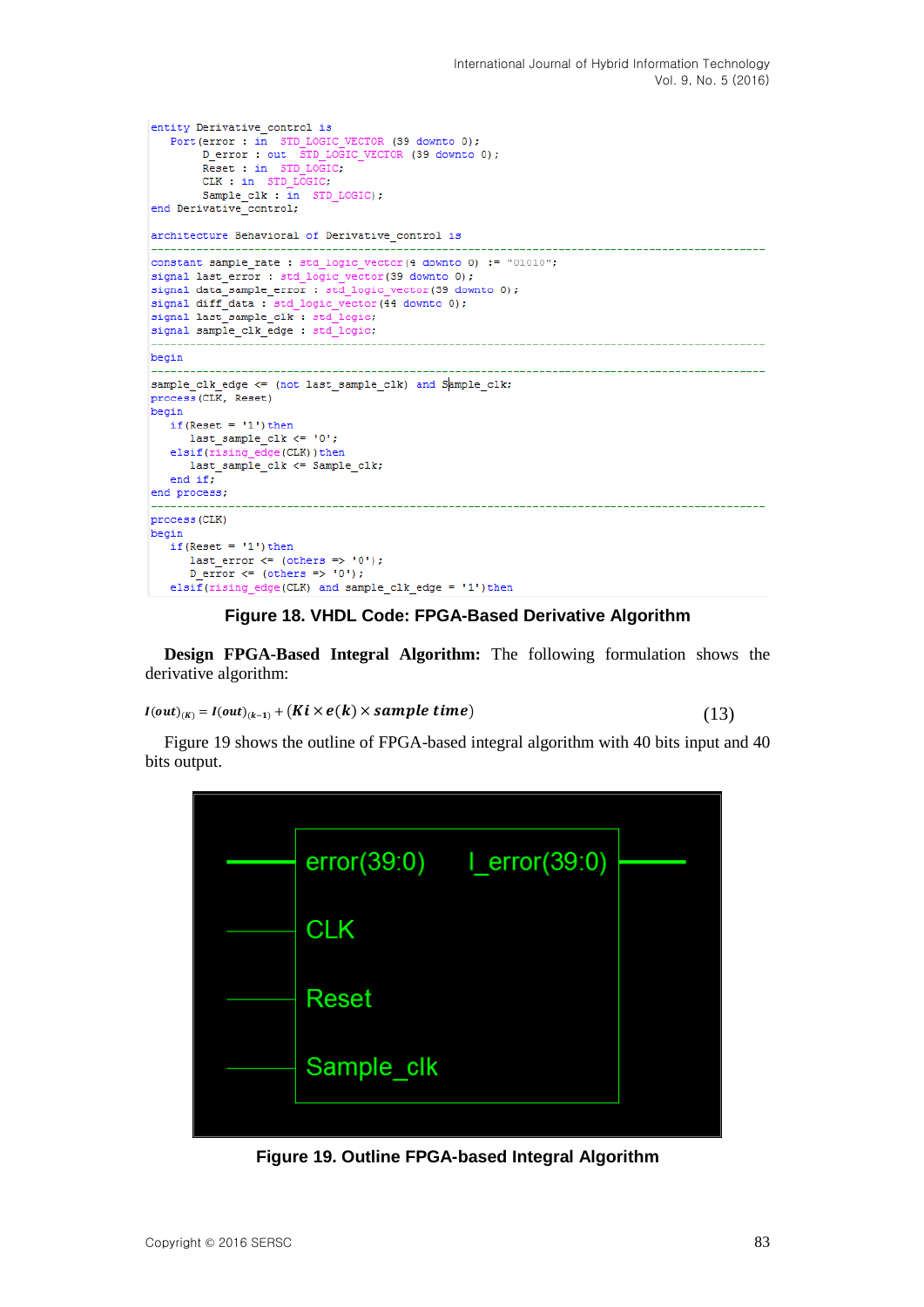Figure 20 shows the interior view FPGA-based derivative algorithm using VHDL program. Regarding to this algorithm, CLK is used to synchronize three types register which used in this algorithm and SAMPLE-CLK is used to system synchronization.



**Figure 20. Interior View: FPGA-Based Integral Algorithm**

The integral VHDL code which applied to automotive Spartan 3E-XA3S1600E shows in Figure 21.

```
entity I control is
  Generic (Ki : std logic vector (4 downto 0) := B''11010');
   Port (error : in STD LOGIC VECTOR (39 downto 0);
       I error : out STD LOGIC VECTOR (39 downto 0);
       Reset : in STD_LOGIC.
       CLK : in STD LOGIC;
       Sample_clk : \bar{in} STD_LOGIC);
end I control;
architecture Behavioral of I_control is
 --constant sample rate : std logic vector (4 downto 0) := "01010";
signal last I : std logic vector (39 downto 0);
signal data sample sub : std logic vector (39 downto 0);
signal I_data : std_logic_vector(44 downto 0);
signal I_error_sig : std_logic_vector(39 downto 0);
signal last sample clk : std logic;
signal sample clk edge : std logic;
begin
               sample clk edge <= (not last sample clk) and Sample clk;
process (CLK, Reset)
begin
  if (Reset = '1') then
     last\_sample\_clk \leq 10';
  elsif(rising edge(CLK)) then
     last sample clk <= Sample clk;
   end if;
```
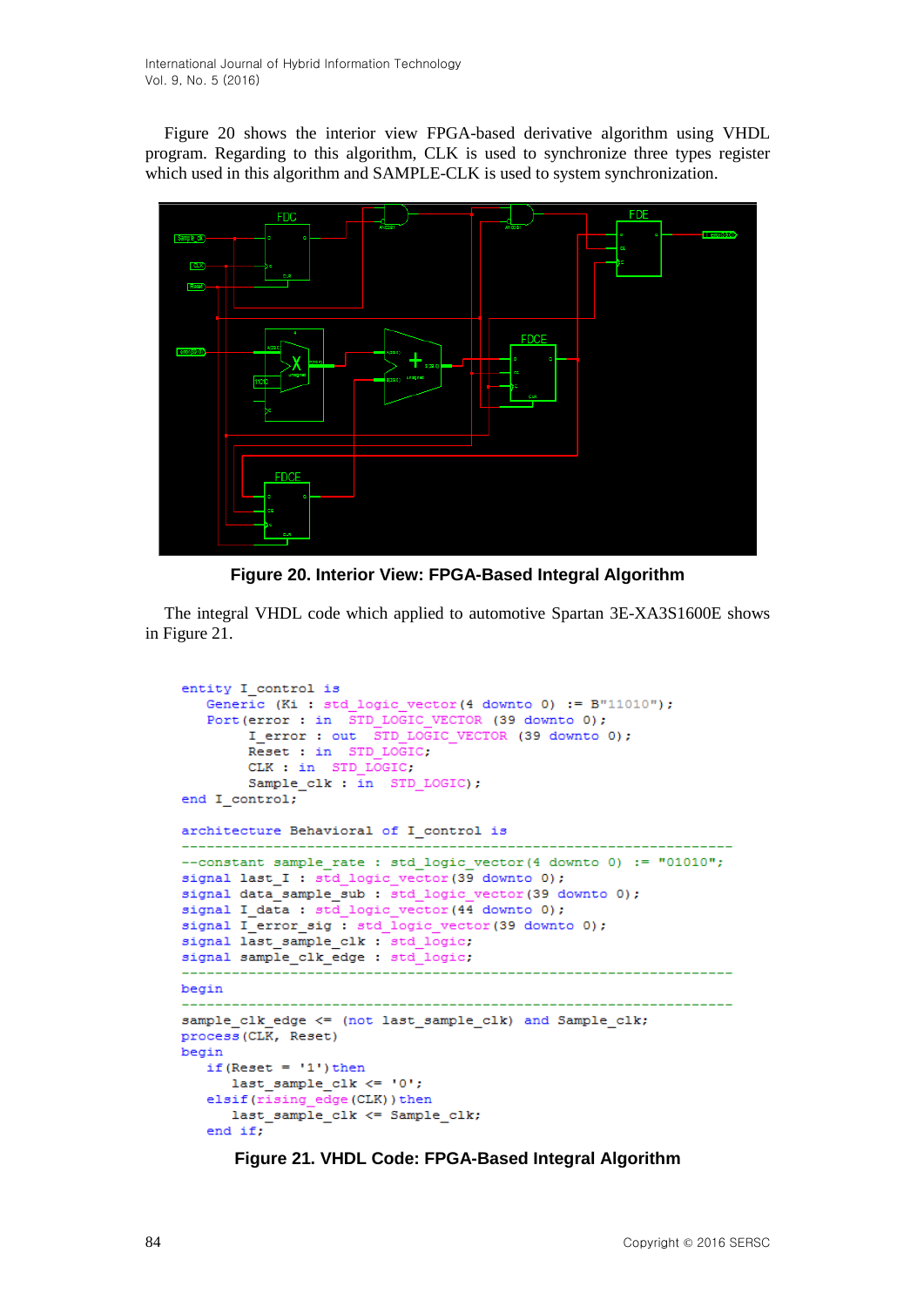The Z formulation of PID controller is design as follows:

$$
U[k] = U[k-1] + K_1 \times e[k] + K_2 \times e[k-1] + K_3 \times e[k-2]
$$
 (14)

In this algorithm, we have five inputs (actual input, desired input, CLK, reset and SAMPLE-CLK) and an output (PID-Control). Actual and desired inputs are 30 bits and PID control output is 35 bits. In this design, CLK is used to activate the PID sub-parts (registers), reseat is used to re-start of registers and SAMPLE-CLK is used to synchronization proportional, derivate and integral parts. Figure 22 shows the outline of FPGA-based PID control algorithm.



**Figure 22. Outline: FPGA-Based PID Algorithm**

The interior view of PD algorithm shows in Figure 23.

**Figure 23. Interior View: FPGA-based PID Algorithm**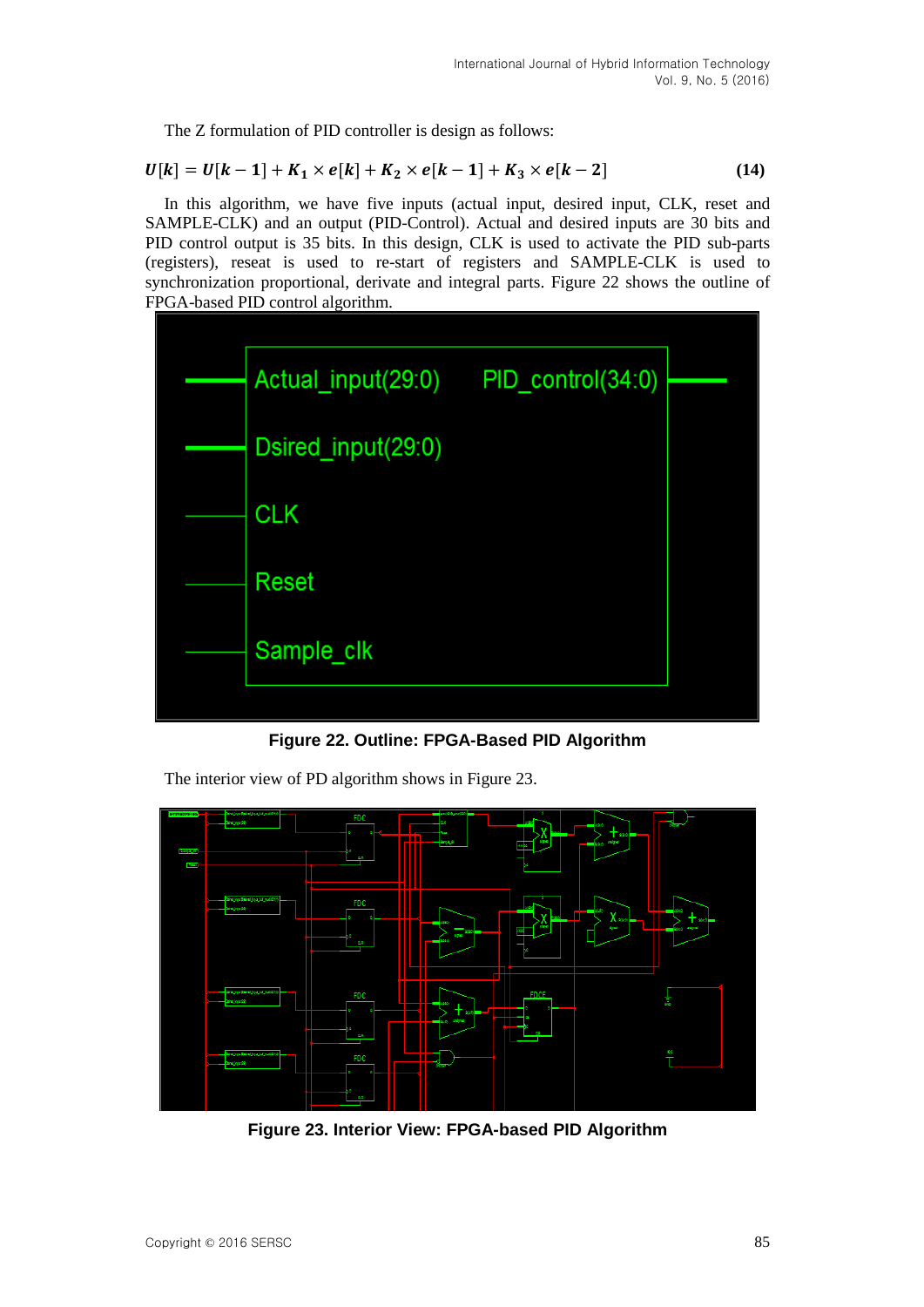Regarding to Figure 23, the PID algorithm have some buffers for desired and actual inputs. Figure 24 shows the interiors of buffer.



**Figure 24. Interior View: FPGA-Based Buffer**

The VHDL program of FPGA-based PID controller shows in Figure 25.

```
entity PID Controler is
     Generic (Kp : std logic vector (7 downto 0) := B''11111010'';
             Kv: std logic vector (7 downto 0) := B"00111100";
             Ki : std logic vector (7 downto 0) := B"00111100" ;
     Port (Actual input : in STD LOGIC VECTOR (29 downto 0);
       Dsired input : in STD LOGIC VECTOR (29 downto 0);
       PID control: out STD LOGIC VECTOR (34 downto 0);
       Reset : in STD LOGIC;
       CLK : in STD LOGIC,
       Sample clk : in STD LOGIC);
end PID Controler;
______________
                   architecture Behavioral of PID Controler is
------Signals definitions
signal Actual input buf : std logic vector (39 downto 0);
signal Desired input buf : std logic vector (39 downto 0);
signal Error gain : std logic vector (47 downto 0);
signal Error diff : std logic vector (39 downto 0);
signal Error integral : std logic vector (39 downto 0);
signal Error : std logic vector (39 downto 0);
signal Error diff gain : std logic vector (47 downto 0);
signal Error integral gain : std logic vector (47 downto 0);
signal PID control buf : std logic vector (39 downto 0);
```
#### **Figure 25. VHDL Code: FPGA-based PID Algorithm**

The device utilization summary shows in Figure 26.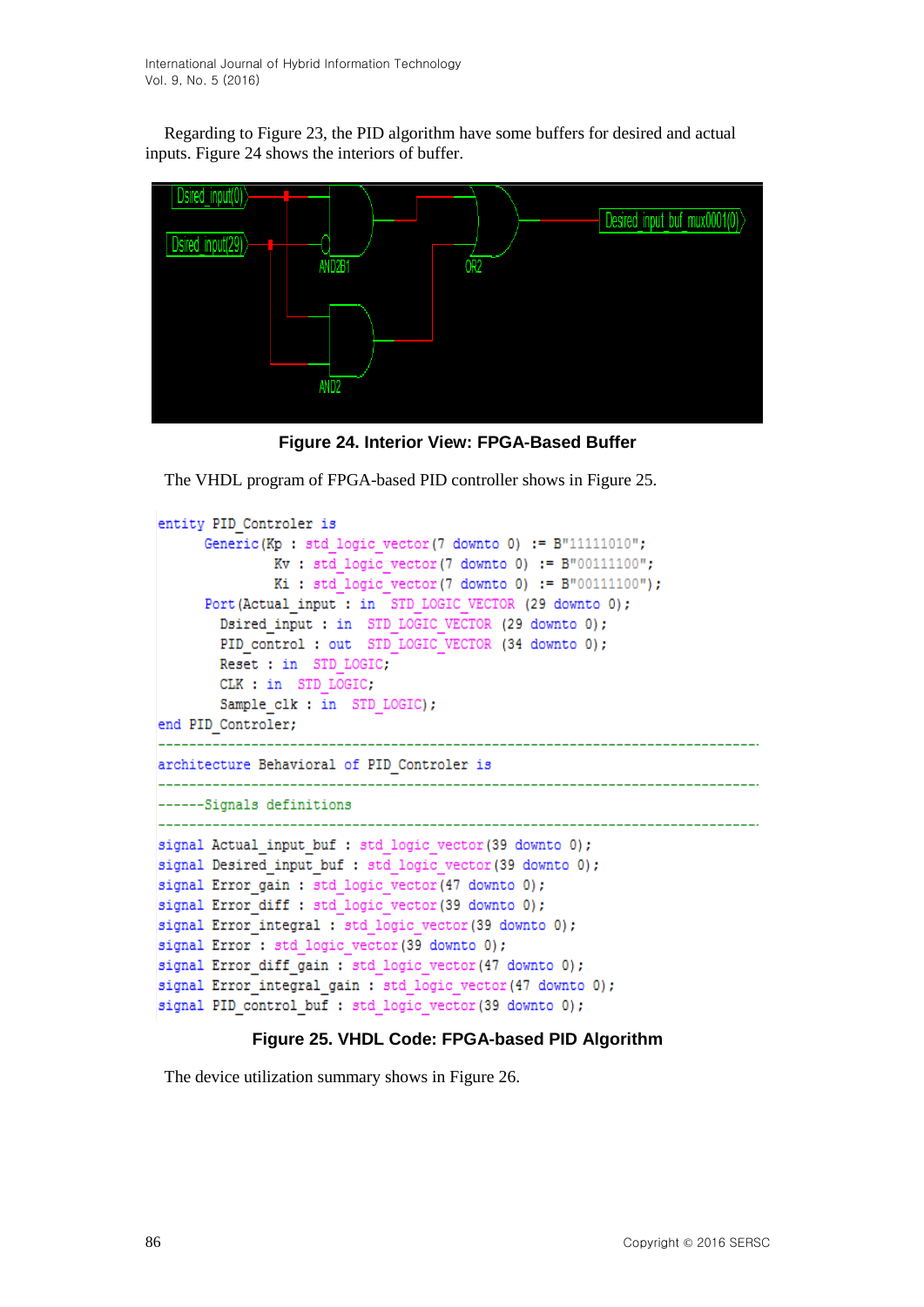| Device Utilization Summary (estimated values) |             |                  |                    |  |  |  |  |  |  |
|-----------------------------------------------|-------------|------------------|--------------------|--|--|--|--|--|--|
| Logic Utilization                             | <b>Used</b> | <b>Available</b> | <b>Utilization</b> |  |  |  |  |  |  |
| Number of Slices                              | 219         | 14752            | 1%                 |  |  |  |  |  |  |
| Number of Slice Flip Flops                    | 153         | 29504            | 0%                 |  |  |  |  |  |  |
| Number of 4 input LUTs                        | 264         | 29504            | 0%                 |  |  |  |  |  |  |
| Number of bonded IOBs                         | 98          | 304              | 32%                |  |  |  |  |  |  |
| Number of MULT18X18SIOs                       | 12          | 36               | 33%                |  |  |  |  |  |  |
| Number of GCLKs                               | ٨           | 24               | 8%                 |  |  |  |  |  |  |

#### **Figure 26. Device Utilization Summaries**

### **4. Result and Discussion**

In this part, MATLAB based PID controller and FPGA-based PID controller are test. Figure 27 shows the trajectory following in PID controller and control free in first order delay system. In rise-time point of view, in certain situation, PID controller's rise-time is 0.2 second and control free's rise-time is about 3.939 second.



**Figure 27. Trajectory Following: PID Controller and Control Free**

Figure 28 shows the power of disturbance rejection in PID controller and control free for first order delay system. In presence of uncertainty, the robustness of PID controller is better than control free technique. Based on the following graph, the rate of overshoot has increased from 1% in certain condition to 45% and the rate of rise-time has increased from 0.2 second to 0.58 second in presence of uncertainty. The rise-time in control free FOD system in present of uncertainty has increased from 3.939 second to 19.46 second. Regarding to Figure 28, however PID algorithm is a good technique to reduce the delay time in certain and uncertain condition but it has variation in uncertain condition.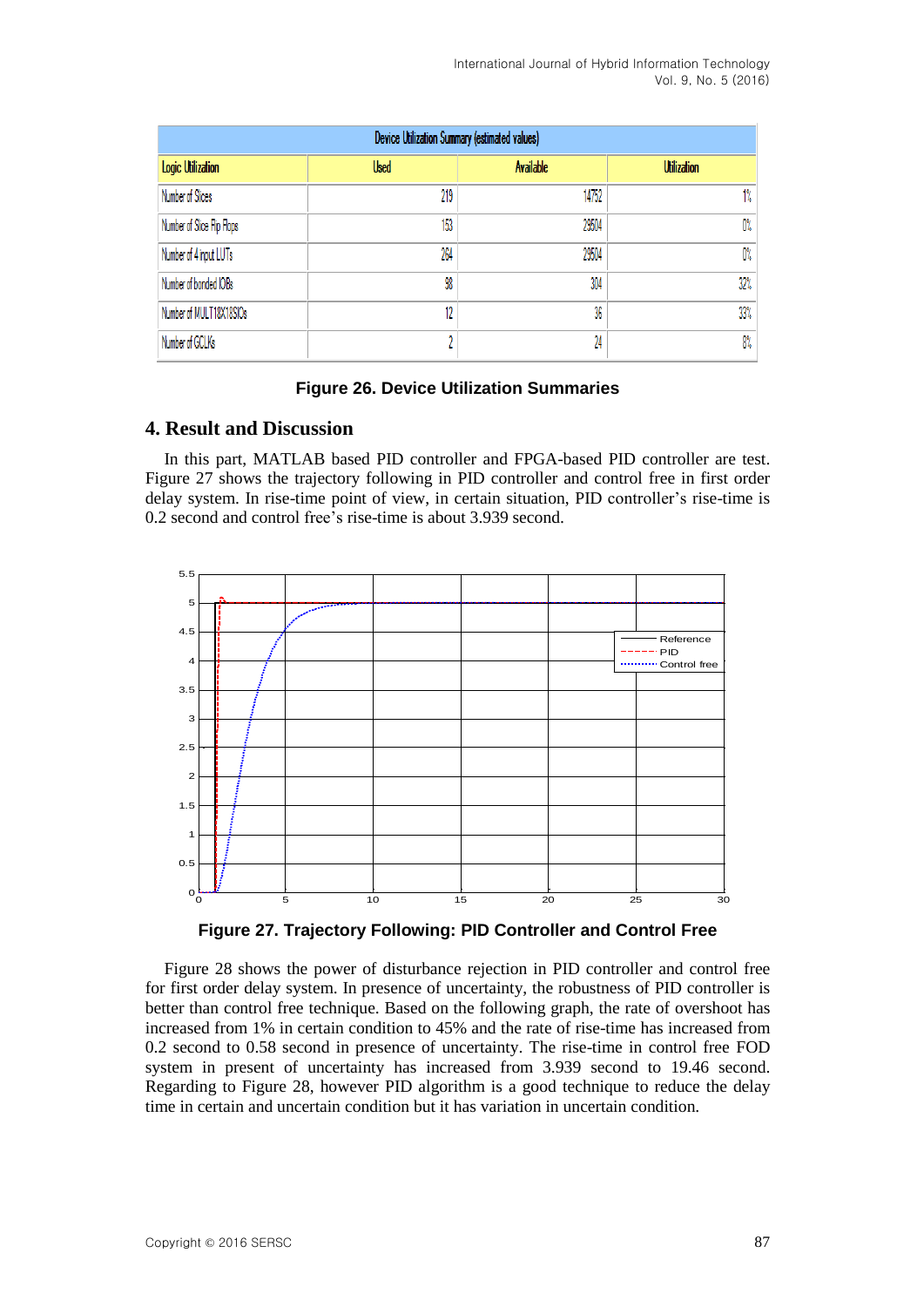

### **Figure 28. Disturbance Rejection: PID Controller and Control Free**

**FPGA Device Timing Detail:** In this part synthesis report and timing, detail for PID controller is introduced.

## **Derivative Algorithm:**

The first part in this analysis is derivative algorithm synthesize report. Figure 29 shows the HDL synthesize report in derivative algorithm.

### HDL Synthesis Report

| Macro Statistics     |                |
|----------------------|----------------|
| # Multipliers        | $\mathbf{1}$   |
| 40x5-bit multiplier  | $\pm$ 1        |
| # Adders/Subtractors | $\pm 1$        |
| 40-bit subtractor    | $\pm 1$        |
| # Registers          | : 3            |
| 1-bit register       | : 1            |
| 40-bit register      | $\mathbf{1}$ 2 |
|                      |                |

### **Figure 29. Hdl Synthesis Report: Derivative Algorithm**

Figure 30 shows advanced HDL synthesis report in derivative algorithm.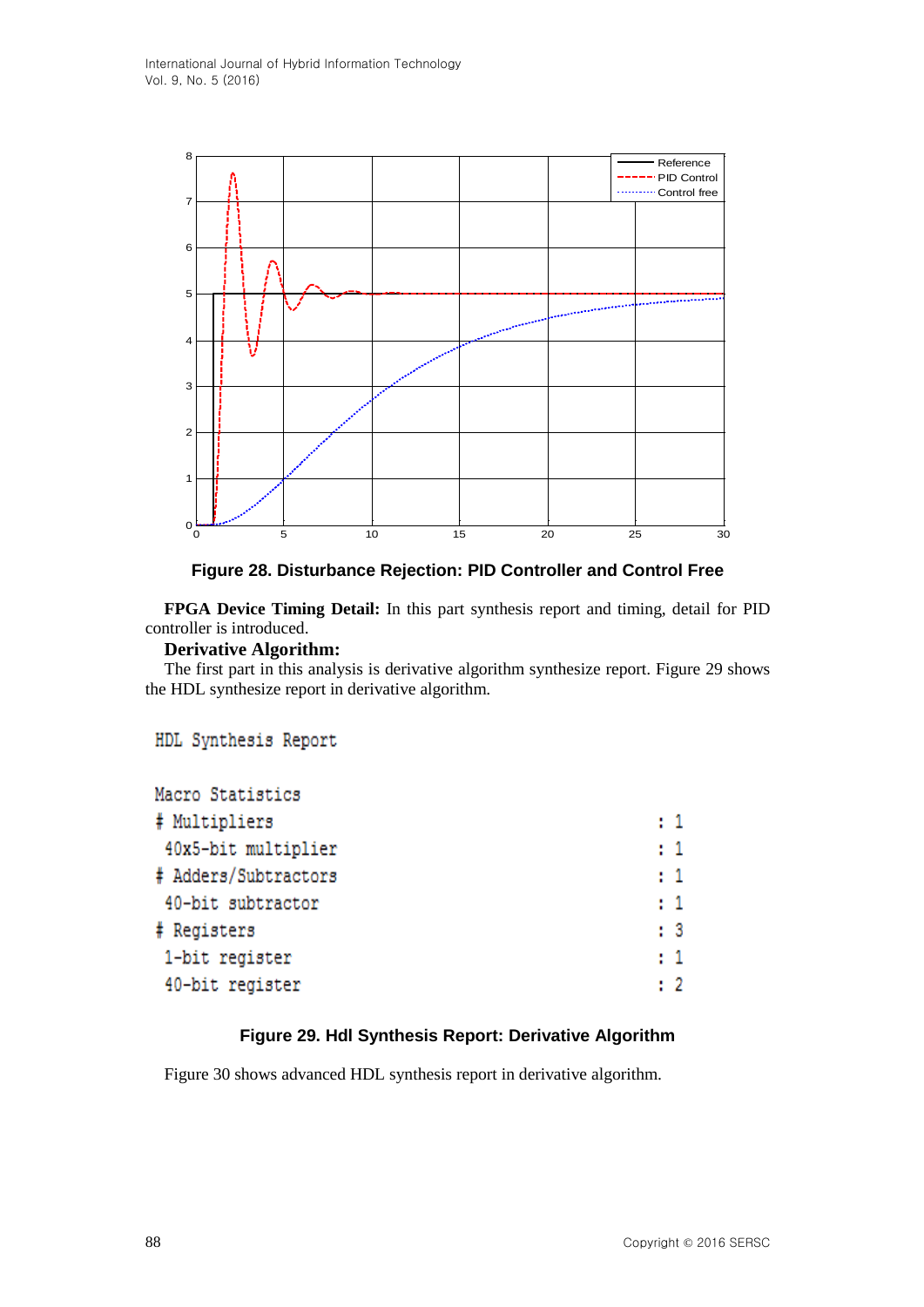#### Advanced HDL Synthesis Report Macro Statistics  $\pm 1$ # Multipliers 40x5-bit multiplier  $\pm$  1 # Adders/Subtractors  $\pm$  1 40-bit subtractor  $\pm 1$  $: 81$ # Registers  $1.81$ Flip-Flops

### **Figure 30. Advanced Hdl Synthesis Report: Derivative Algorithm**

Figure 31 shows the device utilization summary in derivative algorithm.

```
Device utilization summary:
```
----------------------------

Selected Device : xa3s1600efgg400-4

|                  | Number of Slices:           | 67  |  | out of 14752    | 0%।  |
|------------------|-----------------------------|-----|--|-----------------|------|
|                  | Number of Slice Flip Flops: |     |  | 81 out of 29504 | 0%   |
|                  | Number of 4 input LUTs:     | 67. |  | out of 29504    | - 0% |
| Number of IOs:   |                             | 83  |  |                 |      |
|                  | Number of bonded IOBs:      |     |  | 83 out of 304   | 27%  |
|                  | Number of MULT18X18SIOs:    |     |  | 3 out of 36     | 8%   |
| Number of GCLKs: |                             |     |  | 1 out of 24     | 4%   |

#### **Figure 31. Device Utilization Summary: Derivative Algorithm**

Figure 32 shows the timing summary in derivative algorithm.

```
Timing Summary:
---------------
Speed Grade: -4
  Minimum period: 15.716ns (Maximum Frequency: 63.629MHz)
  Minimum input arrival time before clock: 16.466ns
  Maximum output required time after clock: 4.283ns
  Maximum combinational path delay: No path found
```
#### **Figure 32. Timing Summary: Derivative Algorithm**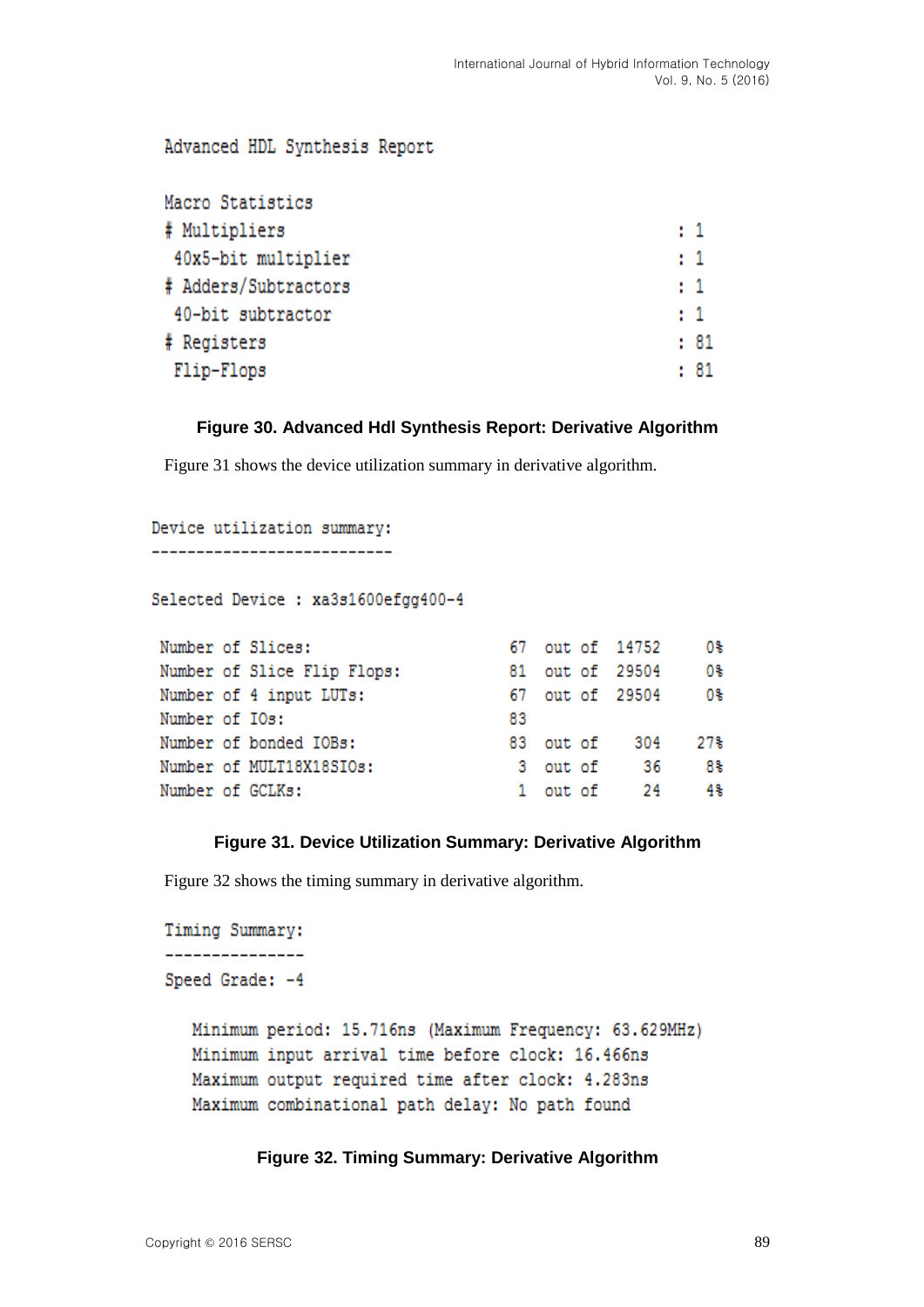Regarding to Figure 32, the Maximum frequency in this design is **60.73 MHz**. The timing detail regarding to derivative algorithm have been shown the following Figures. Figures 33, 34 and 35 have been shown the timing details in different data path. Figure 33 and 34 show the timing detail in data path between errors to differential data.

```
15.716ns (Levels of Logic = 46)
Delay:
  Source:
                    last error 0 (FF)
                   diff data 39 (FF)
  Destination:
  Source Clock: CLK rising
  Destination Clock: CLK rising
  Data Path: last_error_0 to diff_data_39
                         15.716ns (13.799ns logic, 1.917ns route)
Total
                                   (87.8% logic, 12.2% route)
```
### **Figure 33. Timing Detail: Derivative Algorithm (Data Path: Error (K+1) To Differential of Error)**

Regarding the Figure 33, the delay time is 15.716 ns in 46 logic levels that 87.8% is logic and 12.2% is route delay.

```
Timing constraint: Default OFFSET IN BEFORE for Clock 'CLK'
 Total number of paths / destination ports: 435753 / 161
Offset:
                16.466ns (Levels of Logic = 47)
 Source:
               error<0> (PAD)
 Destination: diff_data_39 (FF)
 Destination Clock: CLK rising
 Data Path: error<0> to diff data 39
_________________________
                    -------------
                     16.466ns (14.426ns logic, 2.040ns route)
Total
                            (87.6% logic, 12.4% route)
```
#### **Figure 34. Timing Detail: Derivative Algorithm (Data Path: Error (K) To Differential of Error)**

Regarding the Figure 34, the delay time is 16.466 ns in 47 logic levels that 87.6% is logic and 12.4% is route delay. The total number of paths is 435753 and total number of destination reports is 161.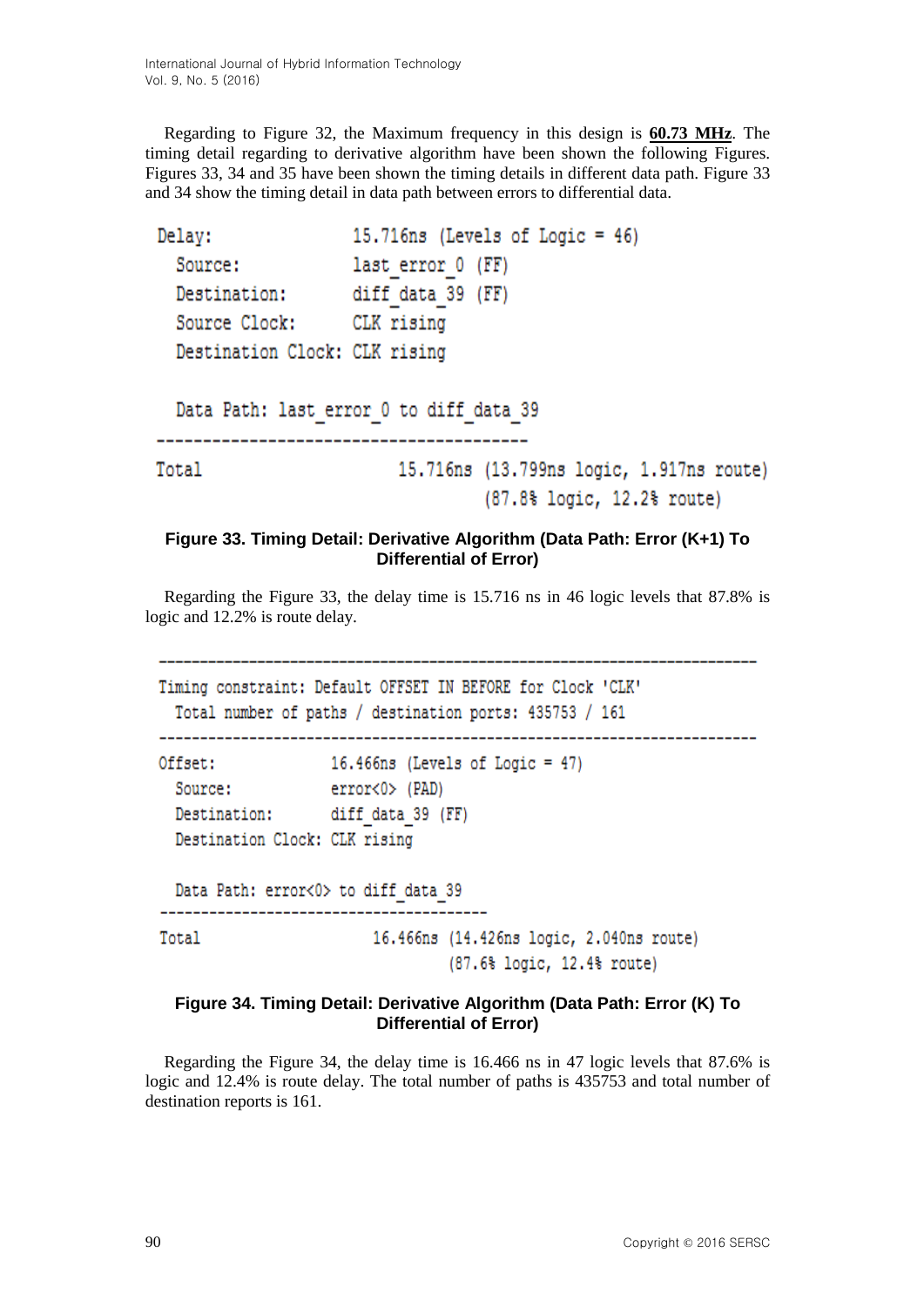Timing constraint: Default OFFSET OUT AFTER for Clock 'CLK' Total number of paths / destination ports: 40 / 40

```
4.283ns (Levels of Logic = 1)
Offset:
 Source:
                 diff data 39 (FF)
                 D error<39> (PAD)
 Destination:
```

```
Source Clock: CLK rising
```

| Data Path: diff data 39 to D error<39> |        |       |     |                                                                                                   |
|----------------------------------------|--------|-------|-----|---------------------------------------------------------------------------------------------------|
|                                        |        | Gate  | Net |                                                                                                   |
| Cell:in->out                           | fanout |       |     | Delay Delay Logical Name (Net Name)                                                               |
| $FDCE: C-\geq Q$                       |        |       |     | 1 0.591 0.420 diff data 39 (diff data 39)                                                         |
| $O$ BUF: $I - >0$                      |        | 3,272 |     | D error 39 OBUF (D error<39>)                                                                     |
| Total                                  |        |       |     | 4.283ns (3.863ns logic, 0.420ns route)<br>$(90.2$ <sup>\$</sup> logic, $9.8$ <sup>\$</sup> route) |

### **Figure 35. Timing Detail: Derivative Algorithm (Data Path: Differential of Error to D (Error) Buffers)**

**Integral Algorithm:**

Figure 36 shows the HDL synthesize report in integral algorithm.

```
HDL Synthesis Report
```

| # Multipliers<br>$\mathbf{1}$        |  |
|--------------------------------------|--|
|                                      |  |
| : 1<br>40x5-bit multiplier           |  |
| # Adders/Subtractors<br>$\mathbf{1}$ |  |
| $\mathbf{1}$<br>40-bit adder         |  |
| # Registers<br>: 4                   |  |
| : 1<br>1-bit register                |  |
| 40-bit register<br>: 3               |  |

### **Figure 36. Hdl Synthesis Report: Integral Algorithm**

Figure 37 shows advanced HDL synthesis report in integral algorithm.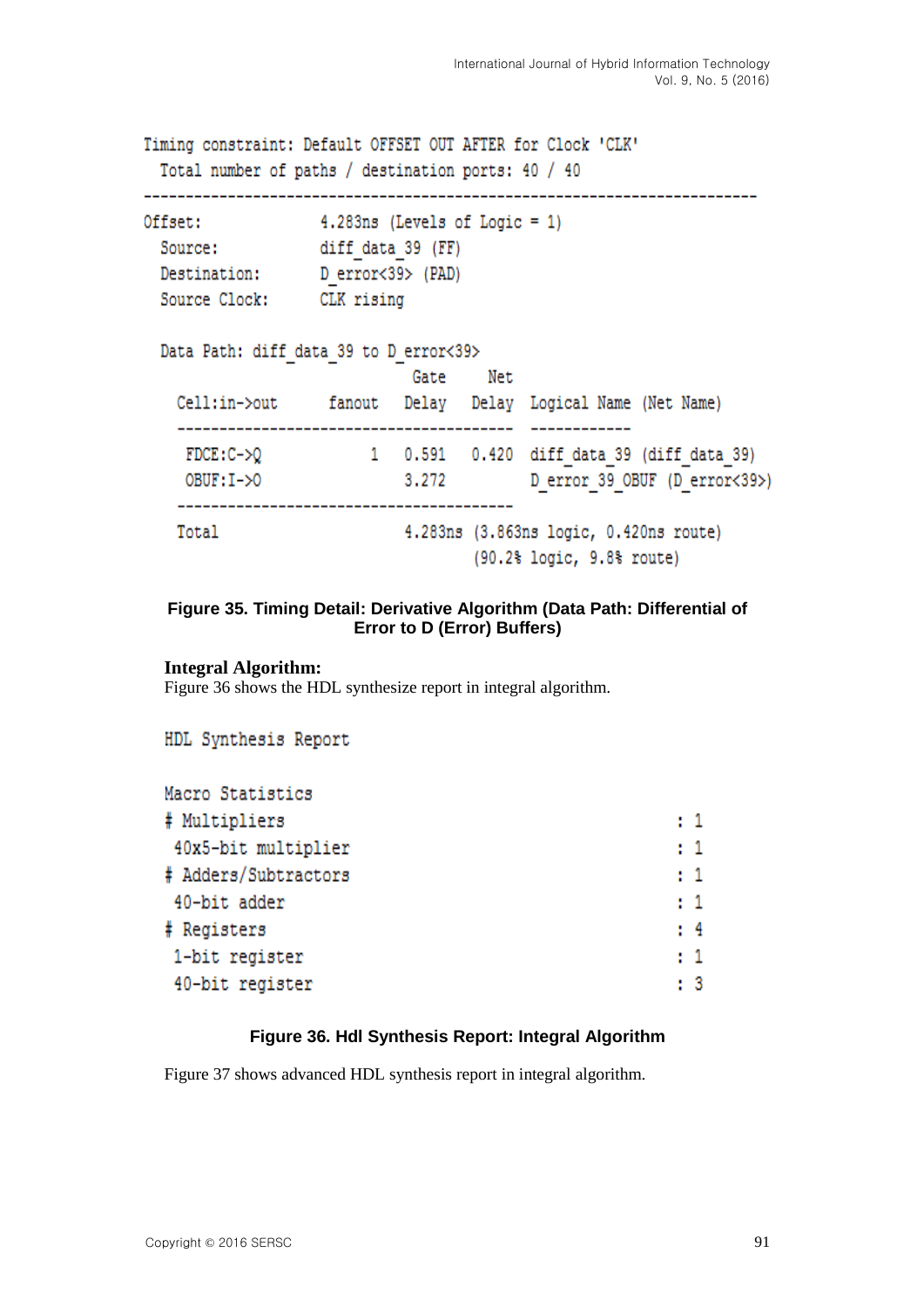#### Advanced HDL Synthesis Report

| Macro Statistics     |         |       |
|----------------------|---------|-------|
| # Multipliers        | $\pm$ 1 |       |
| 40x5-bit multiplier  | $\pm$ 1 |       |
| # Adders/Subtractors | $\pm 1$ |       |
| 40-bit adder         | $\pm$ 1 |       |
| # Registers          |         | : 121 |
| Flip-Flops           |         | : 121 |

## **Figure 37. Advanced Hdl Synthesis Report: Integral Algorithm**

Figure 38 shows the device utilization summary in integral algorithm.

```
Device utilization summary:
---------------------------
```

```
Selected Device : xa3s1600efqq400-4
```

|  |                                                                                                                                                                         |  |      | 0%⊪                                                                                                |
|--|-------------------------------------------------------------------------------------------------------------------------------------------------------------------------|--|------|----------------------------------------------------------------------------------------------------|
|  |                                                                                                                                                                         |  |      | 0%                                                                                                 |
|  |                                                                                                                                                                         |  |      | 0%                                                                                                 |
|  | 83                                                                                                                                                                      |  |      |                                                                                                    |
|  |                                                                                                                                                                         |  |      | 27%                                                                                                |
|  |                                                                                                                                                                         |  | - 36 | 8%                                                                                                 |
|  |                                                                                                                                                                         |  |      | 4%                                                                                                 |
|  | Number of Slices:<br>Number of Slice Flip Flops:<br>Number of 4 input LUTs:<br>Number of IOs:<br>Number of bonded IOBs:<br>Number of MULT18X18SIOs:<br>Number of GCLKs: |  |      | 81 out of 14752<br>121 out of 29504<br>69 out of 29504<br>83 out of 304<br>3 out of<br>1 out of 24 |

### **Figure 38. Device Utilization Summary: Integral Algorithm**

Figure 39 shows the timing summary in integral algorithm.

```
Timing Summary:
_______________
Speed Grade: -4
   Minimum period: 5.612ns (Maximum Frequency: 178.190MHz)
   Minimum input arrival time before clock: 15.599ns
   Maximum output required time after clock: 4.283ns
   Maximum combinational path delay: No path found
```
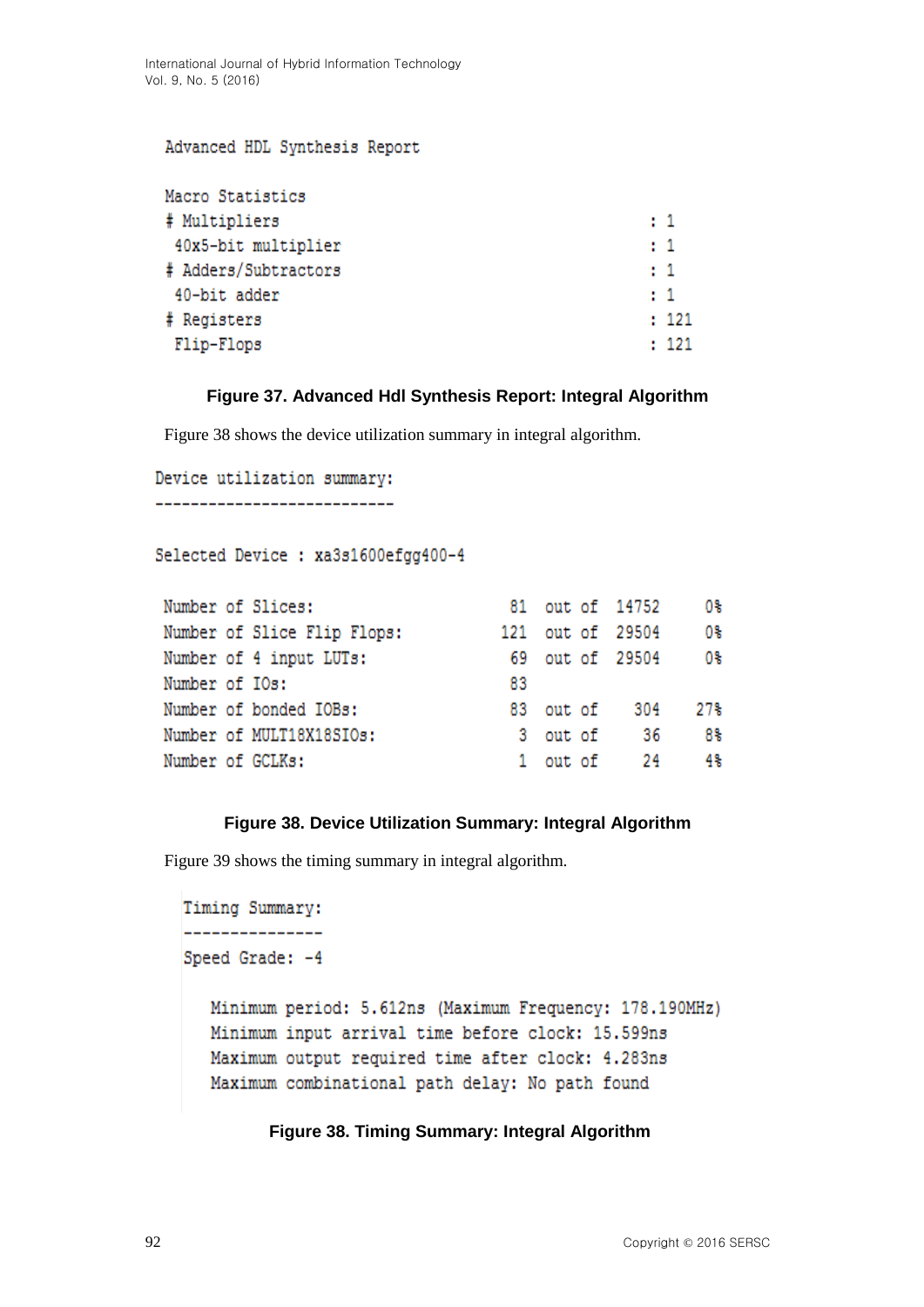Regarding to Figure 39, the Maximum frequency in this design is 64.1 MHz. The timing detail for integral algorithm has been shown the following Figures. Figures 40, 41 and 42 have been shown the timing details in different data path. Figure 40 and 41 show the timing detail in data path between  $\mathbf{e}[\mathbf{k} - 2]$  to  $\mathbf{U}[\mathbf{k}]$ .

```
Timing constraint: Default period analysis for Clock 'CLK'
 Clock period: 5.612ns (frequency: 178.190MHz)
 Total number of paths / destination ports: 1020 / 240
Delay:
                 5.612ns (Levels of Logic = 41)
 Source: last_I_0 (FF)<br>Destination: I_error_sig_39 (FF)<br>Source Clock: CLK rising
 Destination Clock: CLK rising
 Data Path: last I 0 to I error sig 39
5.612ns (5.113ns logic, 0.499ns route)
Total
                               (91.1% logic, 8.9% route)
```
### **Figure** 39. Timing Detail: Integral Algorithm (Data Path:  $e[k-2]$  To  $U[k]$ )

Regarding the Figure 39, the delay time is 5.612 ns in 41 logic levels that 91.1% is logic and 8.9% is route delay.

```
Timing constraint: Default OFFSET IN BEFORE for Clock 'CLK'
 Total number of paths / destination ports: 206669 / 161
Offset:
                15.599ns (Levels of Logic = 30)
 Source:
                error<16> (PAD)
 Destination: I error sig 39 (FF)
 Destination Clock: CLK rising
 Data Path: error<16> to I_error_sig_39
-------------------------
Total
                      15.599ns (13.436ns logic, 2.163ns route)
                             (86.1% logic, 13.9% route)
```
#### **Figure** 40. Timing Detail: Integral Algorithm (Data Path:  $e[k]$  to  $U[k]$ )

Regarding the Figure 40, the delay time is 15.599 ns in 30 logic levels that 86.1% is logic and 13.9% is route delay. The total number of paths is 206669 and total number of destination reports is 161.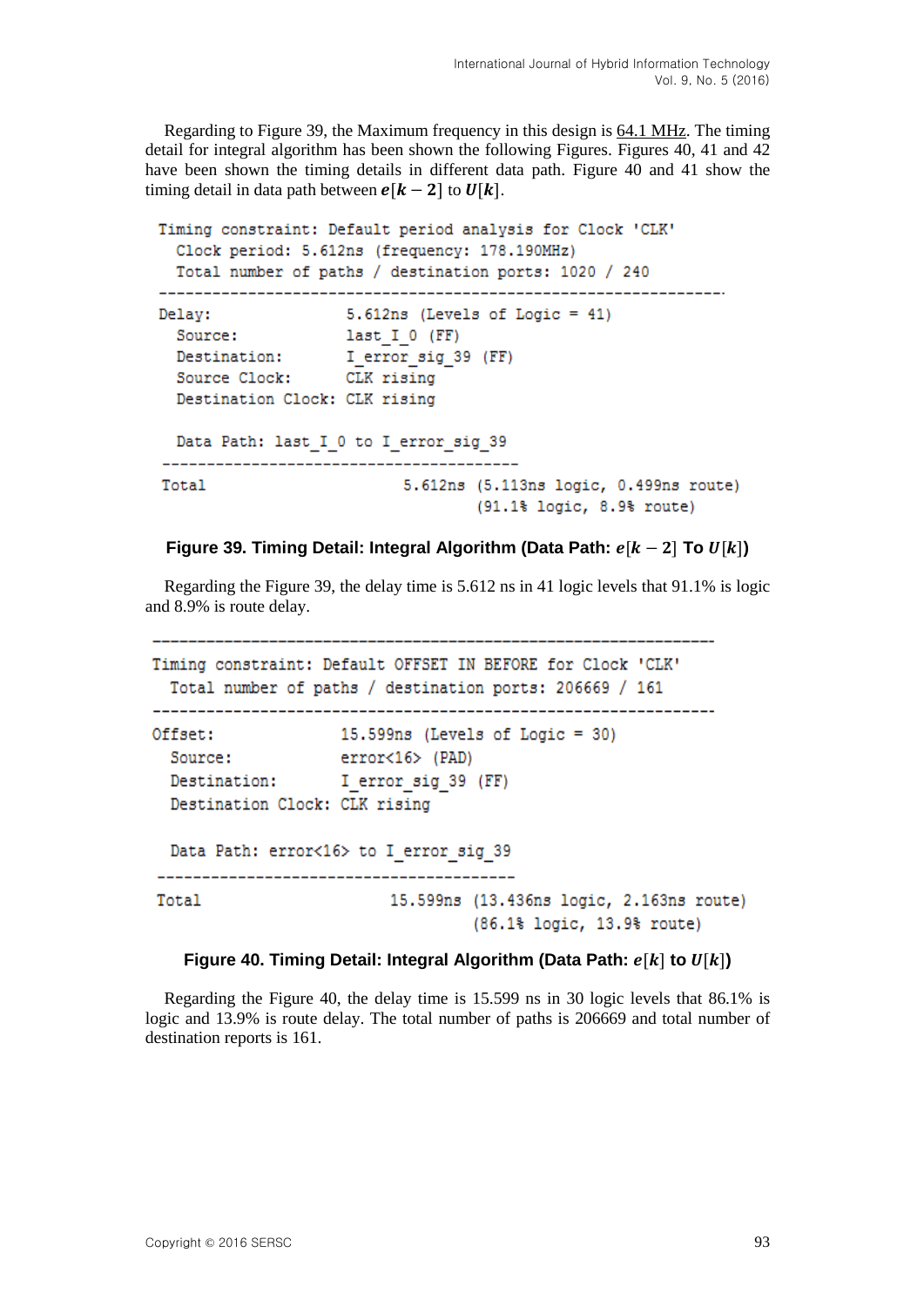```
Timing constraint: Default OFFSET OUT AFTER for Clock 'CLK'
 Total number of paths / destination ports: 40 / 40
Offset:
             4.283ns (Levels of Logic = 1)
 Source:
            I error 39 (FF)
 Destination: I error<39> (PAD)
 Source Clock: CLK rising
 Data Path: I error 39 to I error<39>
                    Gate
                          Net
  Cell:in->out fanout Delay Delay Logical Name (Net Name)
  1 0.591 0.420 I error 39 (I error 39)
   FDE: C->OOBUF: I->0 3.272 I error 39 OBUF (I error<39>)
  4.283ns (3.863ns logic, 0.420ns route)
  Total
                          (90.2% logic, 9.8% route)
```
### **Figure 41. Timing Detail: Integral Algorithm**

## **PID Algorithm:**

Figure 42 shows the HDL synthesize report for PID algorithm.

```
HDL Synthesis Report
Macro Statistics
# Multipliers
                                                              \pm 4
40x5-bit multiplier
                                                              \pm 140x8-bit multiplier
                                                              \pm 3
# Adders/Subtractors
                                                              \pm 540-bit adder
                                                              \pm 3
                                                              \pm 2
 40-bit subtractor
                                                              \cdot 9
# Registers
 1-bit register
                                                              \pm 2\cdot 7
 40-bit register
```
### **Figure 42. Hdl Synthesis Report: Pid Algorithm**

Figure 43 shows advanced HDL synthesis report in PID algorithm.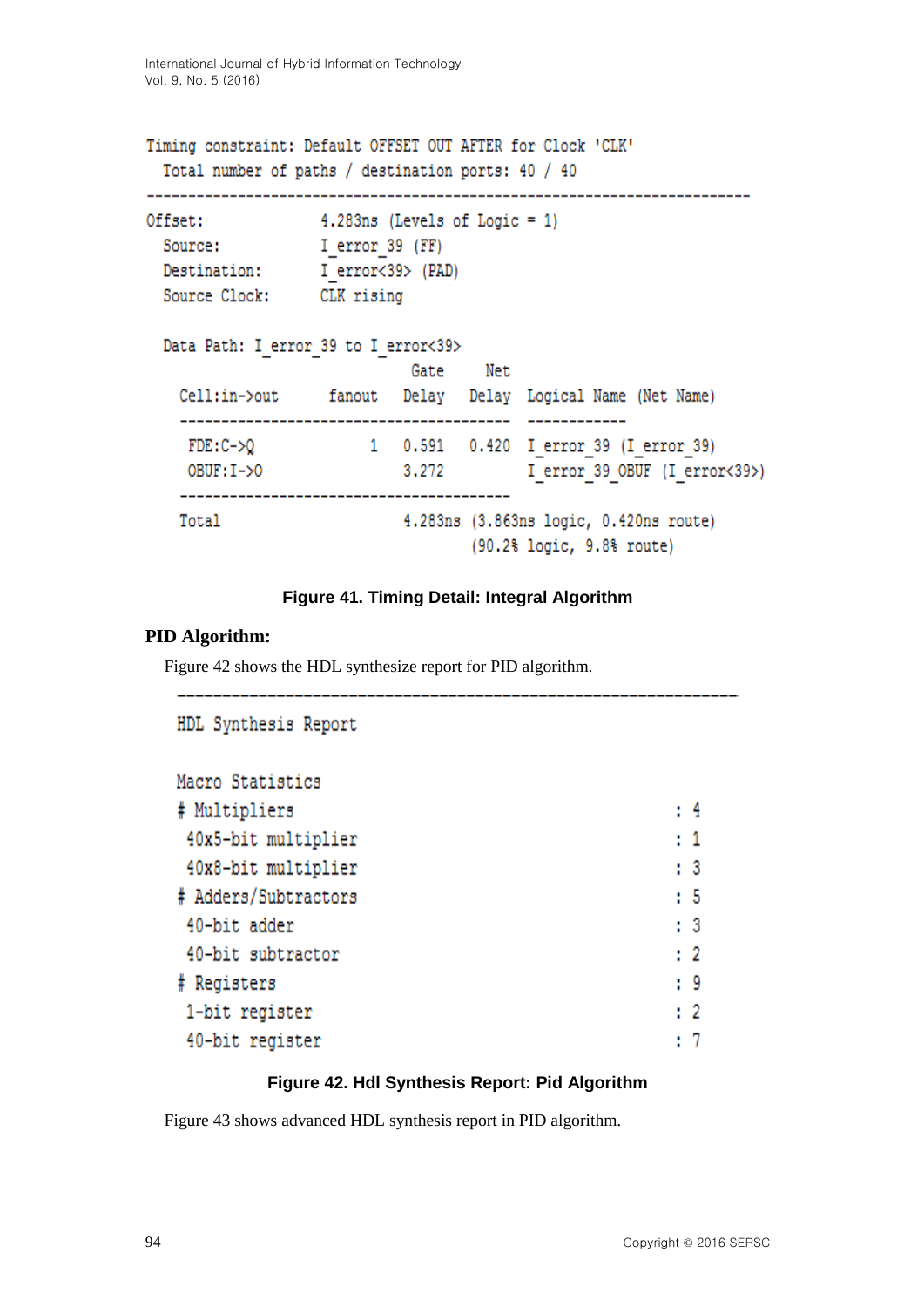| Advanced HDL Synthesis Report  |                |
|--------------------------------|----------------|
| Macro Statistics               |                |
| # Multipliers                  | : 4            |
| 40x5-bit multiplier            | $\mathbf{r}$ 1 |
| 40x8-bit multiplier            | $\cdot$ 2      |
| 40x8-bit registered multiplier | $\mathbf{1}$   |
| # Adders/Subtractors           | $5-5$          |
| 35-bit adder                   | $\cdot$ 2      |
| 40-bit adder                   | $\mathbf{1}$   |
| 40-bit subtractor              | $\cdot$ 2      |
| # Registers                    | : 224          |
| Flip-Flops                     | : 224          |
|                                |                |

#### **Figure 43. Advanced Hdl Synthesis Report: Pid Algorithm**

Figure 44 shows the device utilization summary in PID algorithm.

```
Device utilization summary:
----------------------------
```
Selected Device : xa3s1600efgg400-4

| Number of Slices:           |    |           | 219 out of 14752 | 18  |
|-----------------------------|----|-----------|------------------|-----|
| Number of Slice Flip Flops: |    |           | 153 out of 29504 | 0%  |
| Number of 4 input LUTs:     |    |           | 264 out of 29504 | 0%  |
| Number of IOs:              | 98 |           |                  |     |
| Number of bonded IOBs:      |    |           | 98 out of 304    | 32% |
| IOB Flip Flops:             | 60 |           |                  |     |
| Number of MULT18X18SIOs:    |    | 12 out of | - 36             | 33% |
| Number of GCLKs:            |    |           | 2 out of 24      | 8%  |

### **Figure 44. Device Utilization Summary: PID Algorithm**

Figure 45 shows the timing summary in PD algorithm.

```
Timing Summary:
_______________
Speed Grade: -4
  Minimum period: 15.716ns (Maximum Frequency: 63.629MHz)
  Minimum input arrival time before clock: 4.683ns
  Maximum output required time after clock: 22.296ns
  Maximum combinational path delay: No path found
```
#### **Figure 45. Timing Summary: Derivative Algorithm**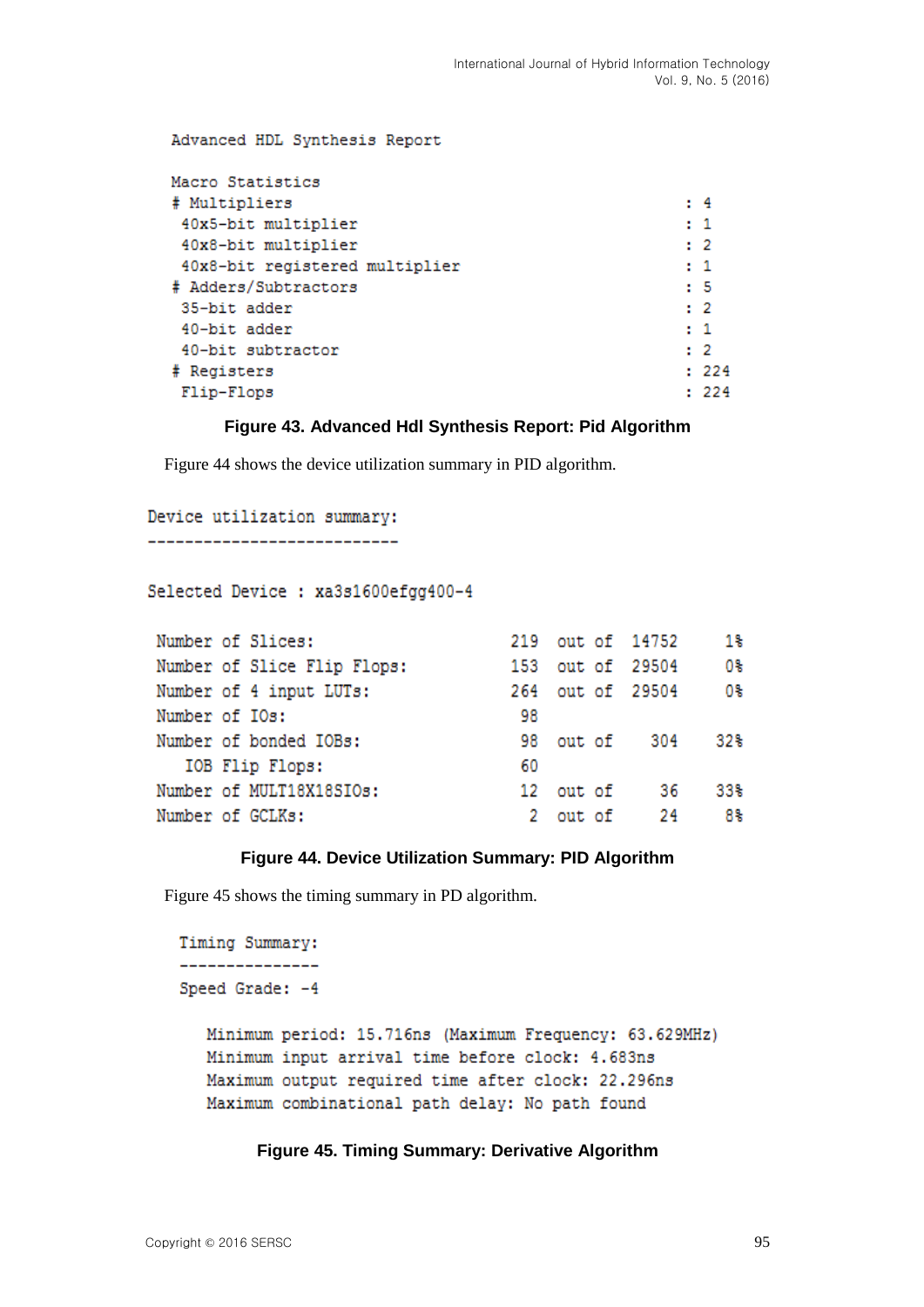Regarding to Figure 45, the Maximum frequency in this design is 44.85 MHz. however the rate of clock is 63.629 MHz but in PID algorithm the maximum frequency is 44.85MHz.

### **5. Conclusion**

In this research, FPGA-based PID controller for first order delay system is design and analysis. First order delay system is a second order nonlinear, time variant and delay time system. In this type of system, reduce or eliminate the delay time is the main objective. To improve the time delay in this system, PID control algorithm is introduced. The first order delay system has been challenged in uncertainty and the time response has been changed from 3.939 second to 19.46 second. When PID controller is applied to first order delay system, caused to change the time response. The time response in PID algorithm has been changed from 0.2 second in certain condition to 0.58 second in uncertain condition (see Figures 27 and 28). The FPGA-based PID controller design based on derivative and integration algorithms. The maximum frequency of input clock pulse in this design is 63.629 MHz but the maximum output PID algorithm is about 44.85 MHz. In comparison with PD controller, PID controller is more stable but the maximum output frequency in PD (51.89 MHz) is better than PID (44.85 MHz).

### **References**

- [1] R. Faraji, A. Rouholamini, H. R. Naji, R. Fadaeinedjad and M. R. Chavoshian, "FPGA-Based Real Time Incremental Conductance Maximum Power Point Tracking Controller For Photovoltaic Systems", Power Electronics, IET, vol. vol. 7, no. 5, **(2014)**, pp. 1294-1304.
- [2] S. Ghosh, R. K. Barai, S. Bhattarcharya, P. Bhattacharyya, S. Rudra, A. Dutta and R. Pyne, "An FPGA Based Implementation of a Flexible Digital PID Controller For a Motion Control System", In Computer Communication and Informatic*s (ICCCI*), 2013 International Conference on, IEEE, January **(2013)**, pp. 1-6.
- [3] K. Lochan and B. K. Roy, "Control of Two-link 2-DOF Robot Manipulator Using Fuzzy Logic Techniques: A Review:", In Proceedings of Fourth International Conference on Soft Computing for Problem Solving , Springer India, **(2015)**, pp. 499-511.
- [4] J Li, L. Liu, Y. Wang and W Liang, "Adaptive Hybrid Impedance Control of Robot Manipulators with Robustness against Environment's Uncertainties", In Mechatronics and Automation (ICMA), 2015 IEEE International Conference on, IEEE, August **(2015)**, pp. 1846-1851.
- [5] Y. Q. Bao and Y. Li, "FPGA-Based Design of Grid Friendly Appliance Controller", Smart Grid, IEEE Transactions on, vol. 5, no. 2, **(2014)**, pp. 924-931.
- [6] B. Siciliano and O. Khatib, "Springer handbook of robotics", Springer Science and Business Media, (Eds), **(2008)**.
- [7] R. A. DeCarlo, S. H. Zak and G. P. Matthews, "Variable Structure Control of Nonlinear Multivariable Systems: A Tutorial", Proceedings of the IEEE*,* vol. 76, no. 3, **(2002)**, pp. 212-232.
- [8] K. D. Young, V. Utkin and U. Ozguner, "A Control Engineer's Guide To Sliding Mode Control", IEEE International Workshop on Variable Structure Systems, **(2002)**, pp. 1-14.
- [9] O. Kaynak, "Guest Editorial Special Section on Computationally Intelligent Methodologies and Sliding-Mode Control", IEEE Transactions on Industrial Electronics*,* vol. 48, no. 1, **(2001)**, pp. 2-3.
- [10] I. Boiko, L. Fridman, A. Pisano and E. Usai, "Analysis Of Chattering In Systems With Second-Order Sliding Modes", IEEE Transactions on Automatic Control*,* vol. 52, no. 11, **(2007)**, pp. 2085-2102.
- [11] V. Utkin, "Variable Structure Systems With Sliding Modes", IEEE Transactions on Automatic Control*,*vol. 22, no. 2, **(2002)**, pp. 212-222.
- [12] P. I. Corke and B. Armstrong-Helouvry, "A Search For Consensus Among Model Parameters Reported For The PUMA 560 Robot", IEEE International Conference on Robotica and Automation, **(1994)**, pp. 1608-1613.
- [13] F. Piltan, N. Sulaiman, M. H. Marhaban, A. Nowzary and M. Tohidian, "Design of FPGA-Based Sliding Mode Controller for Robot Manipulator", International Journal of Robotic and Automation, vol. 2 (3), **(2011)**, pp. 183-204.
- [14] F. Piltan, N. Sulaiman, A. Jalali and K. Aslansefat, "Evolutionary Design of Mathematical Tunable FPGA Based MIMO Fuzzy Estimator Sliding Mode Based Lyapunov Algorithm: Applied to Robot Manipulator", International Journal of Robotics and Automation, vol. 2, no. 5, **(2011)**, pp. 317-343.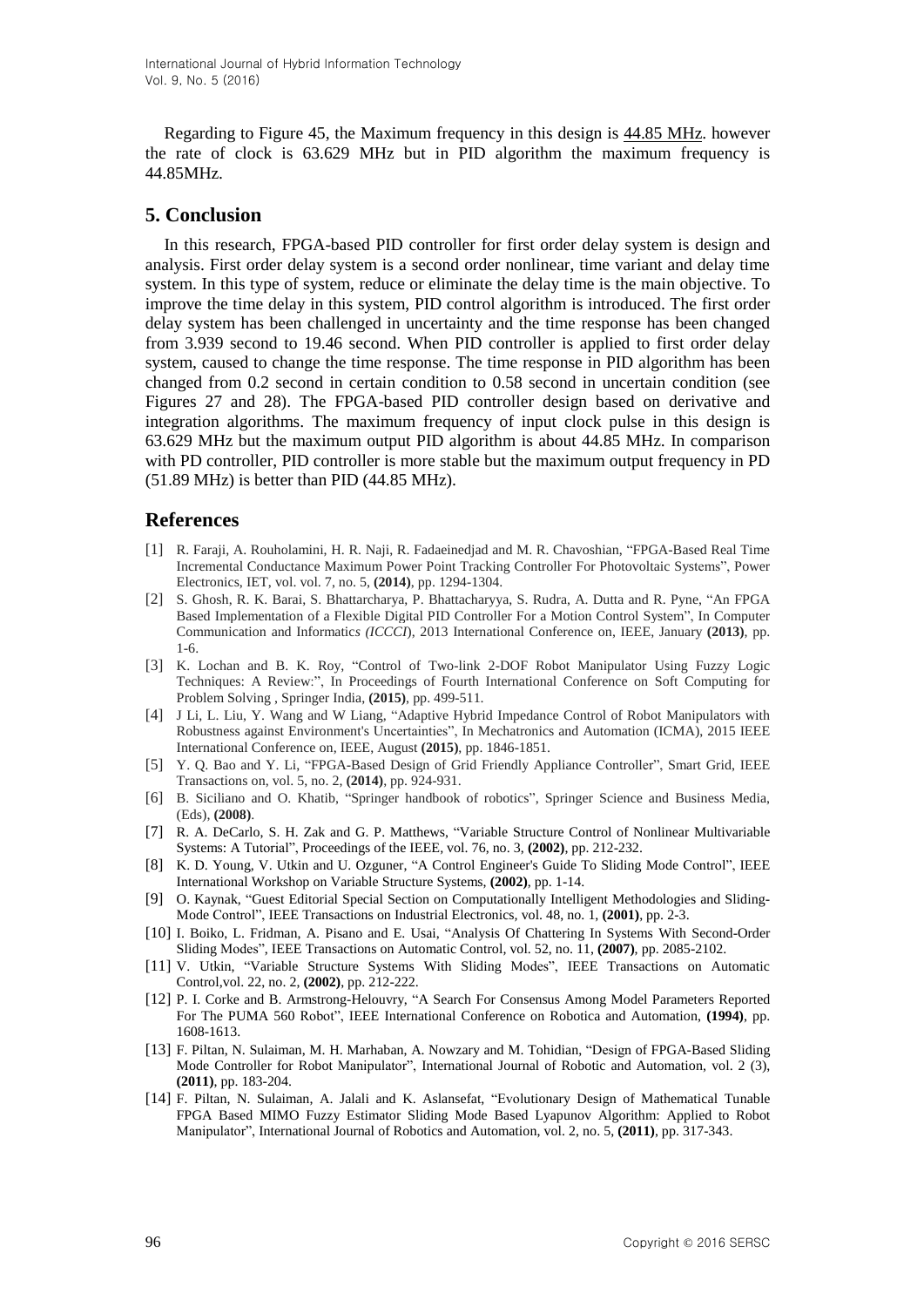[15] F. Piltan, I. Nazari, S. Siamak and P. Ferdosali, "Methodology of FPGA-Based Mathematical error-Based Tuning Sliding Mode Controller", International Journal of Control and Automation, vol. 5, no. 1, **(2012)**, pp. 89-118.

# **Authors**



**Saman Namvarchi** is currently Research Student at Institute of Advanced Science and Technology, Research and Training Center, IRAN SSP. He is research student of team (8 researchers) to design a Micro-electronic Based nonlinear controller for first order delay system since March, 2015. His current research interests are nonlinear control, artificial control system, Microelectronic Device, and HDL design.



**Samira Soltani** is currently research assistant at Institute of Advance Science and Technology, Research and Development Center, IRAN SSP. She is research assistant of team (47 researchers) to design and build of nonlinear control of industrial robot manipulator for experimental research and education and published about 5 Papers in this field since 2010 to 2012, research assistant (9 researchers) to design and implement intelligent tuning the rate of fuel ratio in internal combustion engine for experimental research and education and published 1 Journal papers since 2011 to 2013, research assistant (34 researchers) of filtering the hand tremors in flexible surgical robot for experimental research and education and published 2 journal papers in this field since 2012 to date, research assistant (21 researchers) to design high precision and fast dynamic controller for multi-degrees of freedom actuator for experimental research and education and published 1 journal papers in this field since 2013 to date, research assistant (22 researchers) to research of full digital control for nonlinear systems (*e.g.,* Industrial Robot Manipulator, IC Engine, Continuum Robot, and Spherical Motor) for experimental research and education and published 2 journal papers in this field since 2010 to date, and published more than 12 journal papers since 2011 to date. Her current research interests are nonlinear control, artificial control system and applied to FPGA, and IC engine modeling and control.



**Iman Nazari** is currently Research Assistant at Institute of Advanced Science and Technology, Research and Training Center, IRAN SSP. He is research assistant of team (8 researchers) to design a Micro-electronic Based nonlinear controller for first order delay system since March, 2015, research student (45 researchers) to Nonlinear control of Industrial Robot Manipulator for Experimental Research and Education from October 2010 to October 2011, and published 7 journal papers since 2011 to date. His current research interests are nonlinear control, artificial control system, Microelectronic Device, and HDL design